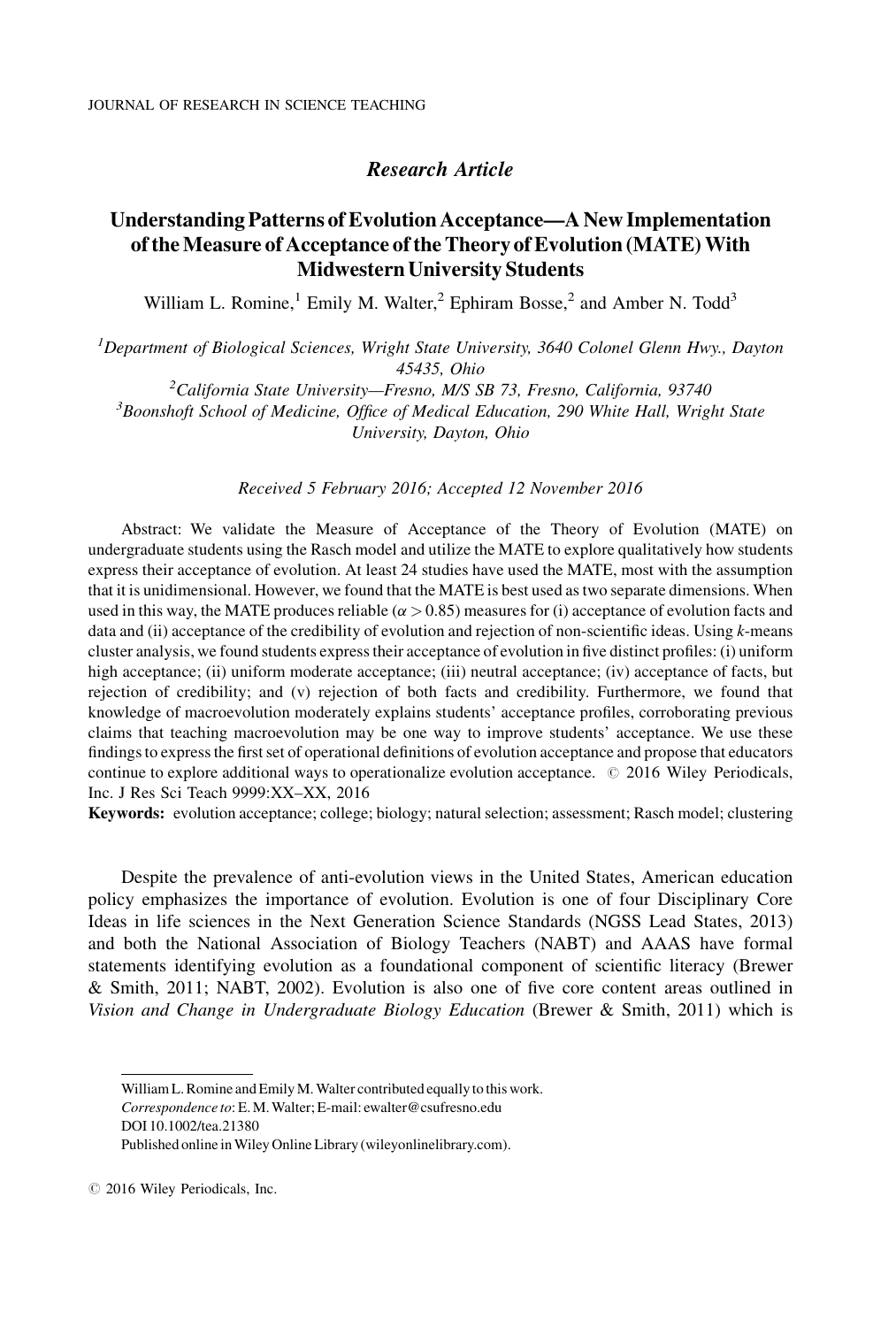a testament not only to the importance of evolution as a foundation for understanding the biological sciences, but also to the deficiency in understanding and acceptance of evolution at the post-secondary level.

Although 98% of American Association for the Advancement of Science (AAAS) scientists agree that humans and other living things have evolved over time, only twothirds (65%) of the American public agrees (Pew Research Center, 2015). Americans of all ages and levels of education struggle with accepting evolution as driven by natural selection; that is, they do not consider evolution to be the best explanation for the diversity of life on Earth. This includes high school students (e.g., Flanagan & Roseman, 2011), high school biology teachers (e.g., Berkman & Plutzer, 2011), pre-service teachers (e.g., Losh & Nzekwe, 2011), and college science majors and non-science majors (e.g., Dagher & BouJaoude, 1997; Ingram & Nelson, 2006; Nadelson & Southerland, 2010b). Although low levels of acceptance are found in other countries, the United States ranks among the lowest in acceptance among developed countries worldwide (Miller, Scott, & Okamoto, 2006). Public agreement with evolution wanes further when considering American acceptance of human evolution. Some estimates suggest that as few as one in five college educated American adults agree that humans evolve (Lovely & Kondrick, 2008).

Valid and reliable assessments are key for measuring the impact of any educational initiative (Brewer & Smith, 2011), including those designed to address evolution literacy at the postsecondary level. One popular measurement tool which has been used extensively at both the secondary and post-secondary levels is the Measure of Acceptance of the Theory of Evolution (MATE; Rutledge & Sadler, 2007; Rutledge & Warden, 1999), a 20-item Likert-style instrument.

The MATE has been used frequently in the evolution acceptance literature as a tool for measuring students' evolution acceptance; it has been used as a measurement tool in at least 24 studies (Table 1).

Although a thorough meta-analysis of these studies is beyond the scope of this article, Table 1 is shown to document the extent to which the MATE has been utilized since the turn of the century, even in light of extensive criticism. Although Rutledge and Sadler (2007) report the MATE as internally consistent  $(\alpha = 0.94)$  with strong test–retest reliability  $(r = 0.92)$ , the MATE is not without criticism. These concerns surround four primary issues (Hogan, 2000; Smith, 2010; Smith, Snyder, & Devereaux, 2016; Wagler & Wagler, 2013): (i) Rutledge and coworkers did not provide an operational definition of acceptance as assessed by the MATE; (ii) the MATE may conflate acceptance with other knowledge domains and/or religious beliefs; (iii) the MATE has inadequate construct validation; and (iv) MATE items load onto unpredictable dimensions.

Fortunately, many of these concerns can be addressed by examining the MATE through Rasch analysis of item- and test-level construct validity. We were interested in whether the MATE could measure multiple dimensions of evolution acceptance. We could then validate these constructs and operationalize what form(s) of evolution acceptance the MATE measured, thereby addressing some of the concerns in the literature. Furthermore, given moderate correlations between content knowledge and evolution acceptance (Nadelson & Southerland, 2010b; Walter, 2013), we also explored how knowledge of macroevolution relates to MATE acceptance dimension(s).

### Purpose of the Research

In this study, we explore the validity of the Measure of Acceptance of the Theory of Evolution (MATE; Rutledge & Sadler, 2007; Rutledge & Warden, 1999) and relate patterns in the data to current theoretical models of evolution acceptance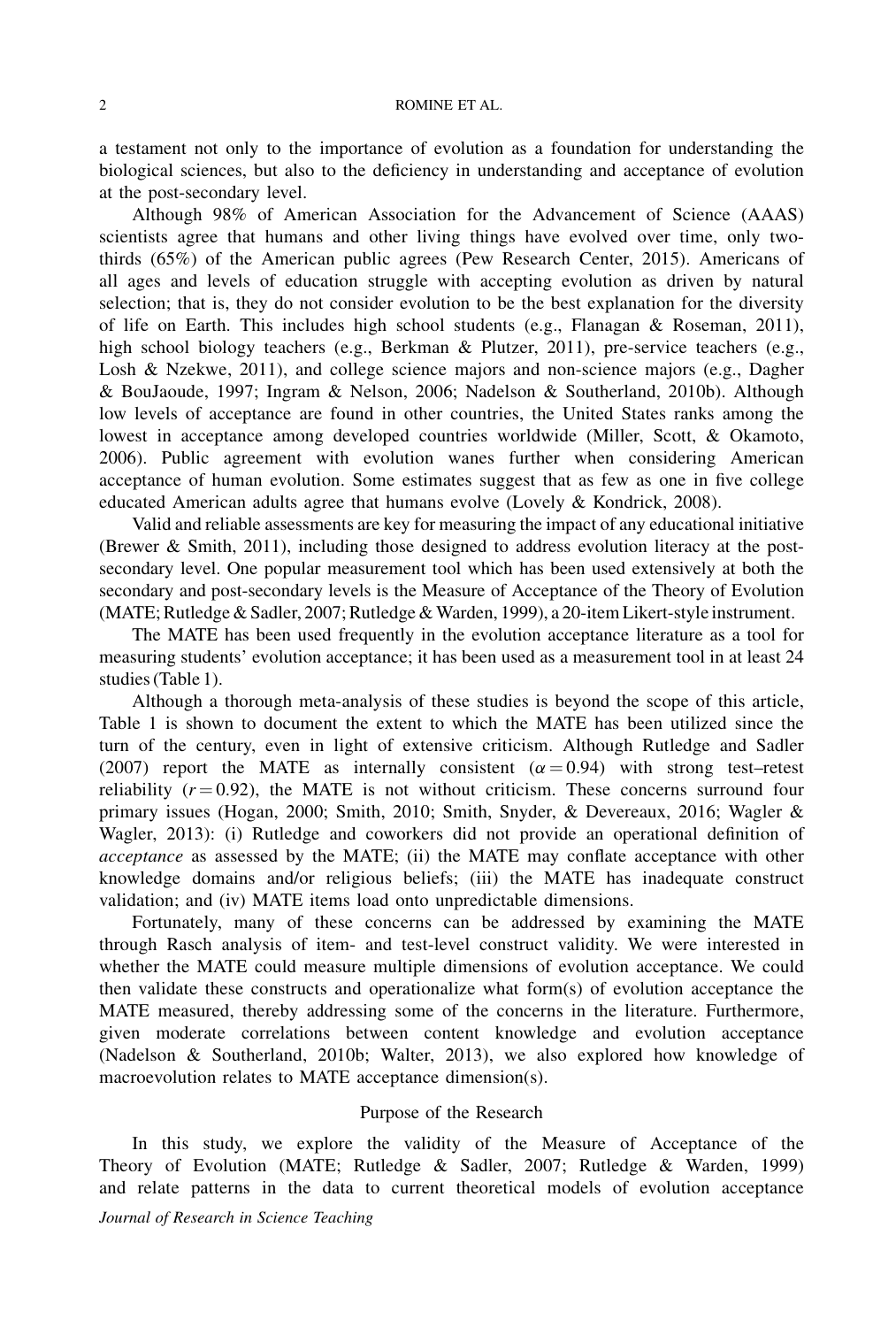Table 1

| Studies Which Have Employed the MATE    | $\boldsymbol{N}$ | Population | Cronbach's Alpha (if Reported) |
|-----------------------------------------|------------------|------------|--------------------------------|
| Athanasiou and Papadopoulou (2012)      | 81               | K          | $0.79$ (pre);                  |
|                                         |                  |            | $0.87$ (post)                  |
| Barone, Petto, and Campbell (2014)      | 259              | H          | 0.96                           |
| Coleman et al. (2015)                   | 164              | F          |                                |
| Deniz and Sahin (2016)                  | 120              | F          | 0.90                           |
| Deniz, Cetin, and Yilmaz (2011)         | 147              | F          | 0.93                           |
| Deniz et al. (2008)                     | 132              | B          | 0.92                           |
| Donnelly et al. (2009)                  | 33               | A          | 0.94                           |
| Glaze, Goldston, and Dantzler (2014)    | 115              | F          |                                |
| Großschedl, Konnemann, and Basel (2014) | 180              | F          |                                |
| Ha et al. (2012)                        | 124              | F          | 0.94                           |
| Ha et al. (2015)                        | 28               | B, J       | $0.865$ (pre);                 |
|                                         |                  |            | $0.928$ (post)                 |
| Korte (2003)                            | 87               | B          |                                |
| Manwaring et al. (2015)                 | 1,104            | F          | 0.914                          |
| Moore and Cotner $(2009)^*$             | 728              | C          |                                |
| Nadelson and Sinatra (2009)             | 337              | E          | 0.96                           |
| Nadelson and Southerland (2010b)        | 741              | C, D       | 0.93                           |
| Nehm and Schonfeld (2007)               | 253              | D          |                                |
| Rice, Olson, and Colbert (2015)         | 309              | I          |                                |
| Rissler, Duncan, and Caruso (2014)      | 2,999            | C, D       | 0.96                           |
| Rutledge and Sadler (2007)              | 61               | C          | 0.941                          |
| Walter (2013)                           | 268              | C          |                                |
| Wiles and Alters (2011)                 | 81               | A          |                                |
| Wiley (2003)                            | 47               | B          |                                |
| Yousuf, bin Daud, and Nadeem $(2011)^*$ | 299              | G          | 0.87                           |

Summary of studies which have employed the Measure of Acceptance of the Theory of Evolution (MATE; Rutledge & Warden, 1999), including their sample sizes, populations, and Cronbach's alpha (if reported)

A, high school students; B, high school teachers; C, undergraduate non-science majors; D, undergraduate science majors; E, education graduate students and professionals; F, pre-service teachers; G, medical students; H, museum visitors; I, university faculty; J, elementary teachers; K, pre-service early childhood educators.

-Used only a subset of the originalMATE items.

(Deniz, Donnelly, & Yilmaz, 2008; Ha, Haury, & Nehm, 2012). Although the MATE has been used extensively in evolution education research (see Table 1), it has not been validated with Rasch analysis. We, therefore, examine patterns in MATE data by exploring how item measures fit with Rasch expectations, explore the MATE as a unidimensional measure of evolution acceptance, consider patterns in acceptance produced by the MATE in respect to current theoretical models of acceptance, and highlight the relationship between Rasch measures of evolution knowledge and acceptance of evolution.

We address the following research questions:

- (1) How do theMATE items and theMATE scale conform to Rasch validity expectations?
- (2) What patterns exist regarding how college students express their acceptance of evolution, and how generalizable are these patterns across multiple universities?
- (3) What are key similarities and differences among the patterns of evolution acceptance expressed by college students?
- (4) What is the role of content knowledge in college students' acceptance of evolution?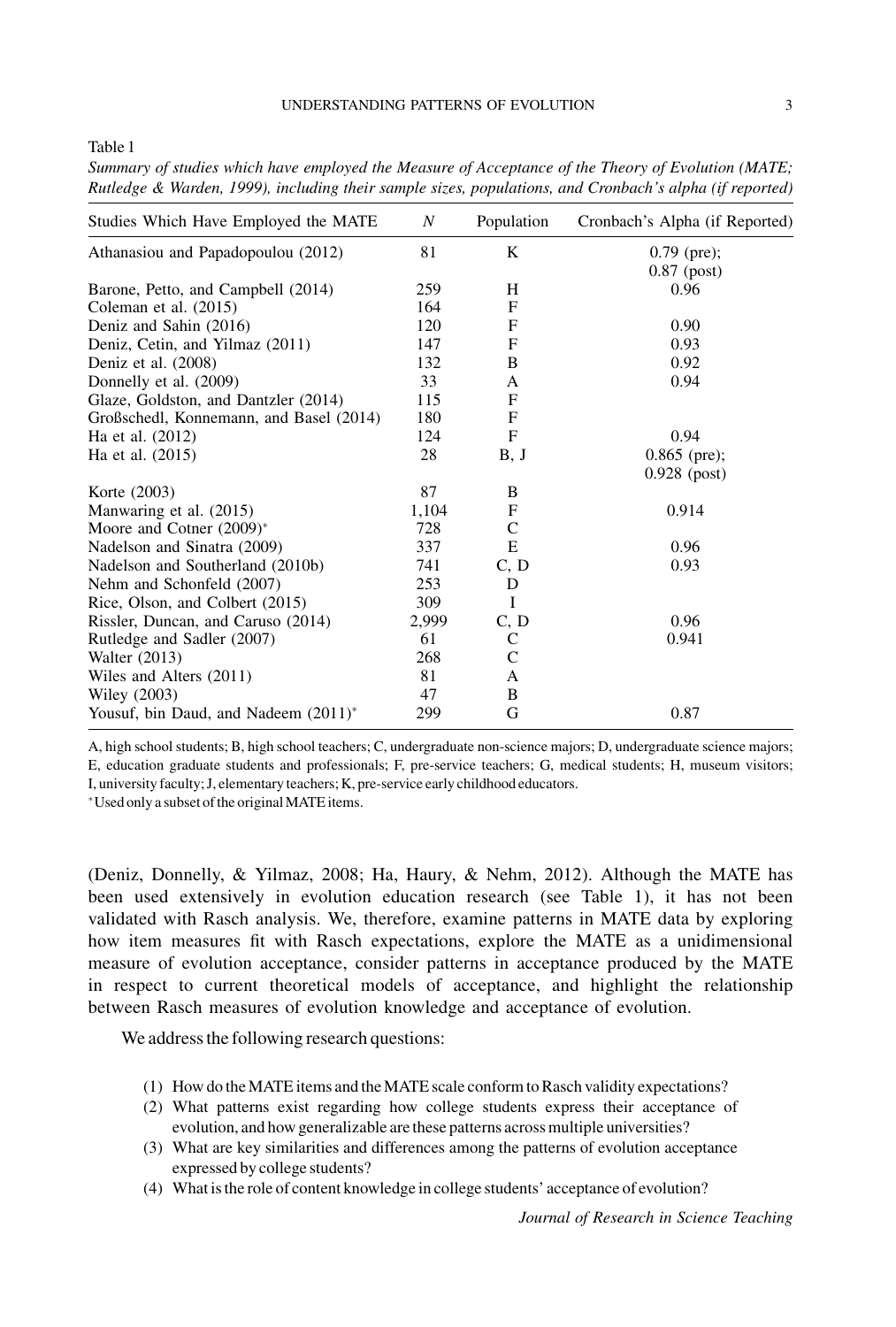#### 4 ROMINE ET AL.

## Review of Literature

### Methods of Measuring Evolution Acceptance

Researchers have been examining evolution acceptance for decades. In the United States, semi-regular national surveys of evolution acceptance include polls by Gallup (e.g., Newport, 2004) and the Pew Research Center (2015). In the research literature, both qualitative and quantitative methods have been used to examine evolution acceptance. Some studies explore evolution acceptance through interviews (e.g., Donnelly, Kazempour, & Amirshokoohi, 2009; Nehm & Reilly, 2007) or open-ended response instruments (e.g., Nehm & Schonfeld, 2007; Robbins & Roy, 2007). Others use single survey items to measure acceptance (Lawson, 1983; McKeachie, Lin, & Strayer, 2002; Rutledge & Mitchell, 2002), or design new surveys without documenting their psychometric properties (e.g., Crivellaro & Sperduti, 2014).

Evolution acceptance instruments with documented validity and reliability include Johnson and Peeples (1987), the MATE (Rutledge & Warden, 1999), an unpublished instrument by Ingram and Nelson (2006), the Inventory of Student Evolution Acceptance (I-SEA, Nadelson & Southerland, 2012), the Evolutionary Attitudes and Literacy Survey (EALS; Hawley, Short, McCune, Osman, & Little, 2011), and the Generalized Acceptance of Evolution Evaluation (GAENE; Smith et al., 2016). Smith et al. (2016) created a summary table to compare the development characteristics of the EALS, I-SEA, MATE, and GAENE. This summary includes validity and reliability of results established by the original authors of the instruments, but does not discuss results produced by the instruments in subsequent studies.

As the MATE was one of the only widely available evolution acceptance instruments available for  $10+$  years (1999–2011), it has been one of the most common methods to measure evolution acceptance. The MATE has been used in at least 24 studies since its publication and has well-documented reliability in studies beyond Rutledge and coworkers (Table 1). For this reason, we chose to explore properties of the MATE, both for enhancing our understanding of the nature of evolution acceptance and so that others may consider their MATE results in novel ways.

### Development of the MATE

Rutledge and Warden (1999) developed and validated the MATE using Classical Test Theory (CTT). It uses a 20-item Likert-scale to measure acceptance of six evolution concepts: (i) the process of evolution; (ii) the scientific validity of evolutionary theory; (iii) the evolution of humans; (iv) evidence of evolution; (v) how scientists view evolution; and (vi) the age of the Earth. Although these topics are discussed on the MATE, they should not be viewed as separate constructs. Rather, these elements contribute to a single score for "evolution acceptance."

The original publication of the MATE (Rutledge  $&$  Warden, 1999) examined its reliability and validity for measuring evolution acceptance of high school teachers  $(N = 552)$ . Content validity was established by asking five university professors with expertise in evolutionary biology to rate each item on a scale of 1 (strongly disagree) to 5 (strongly agree), and only items with a rating higher than 3.5 were included. Validation included exploratory factor analysis to establish dimensionality and an internal consistency definition of reliability. The MATE was found to be unidimensional (principle components analysis revealed 71.6% variance explained by one factor) and produce reliable results ( $\alpha_c = 0.98$ ; Rutledge & Warden, 1999). Rutledge and Warden called for future researchers to strengthen the MATE through subsequent analyses, as instrument development is always a work in progress.

Rutledge and Sadler (2007) have since validated the MATE as a measure of evolution acceptance for post-secondary students (non-biology majors;  $N = 61$ ). Reliability of their results was evaluated through internal consistency (Cronbach's alpha) and test–retest (Pearson's  $r$ )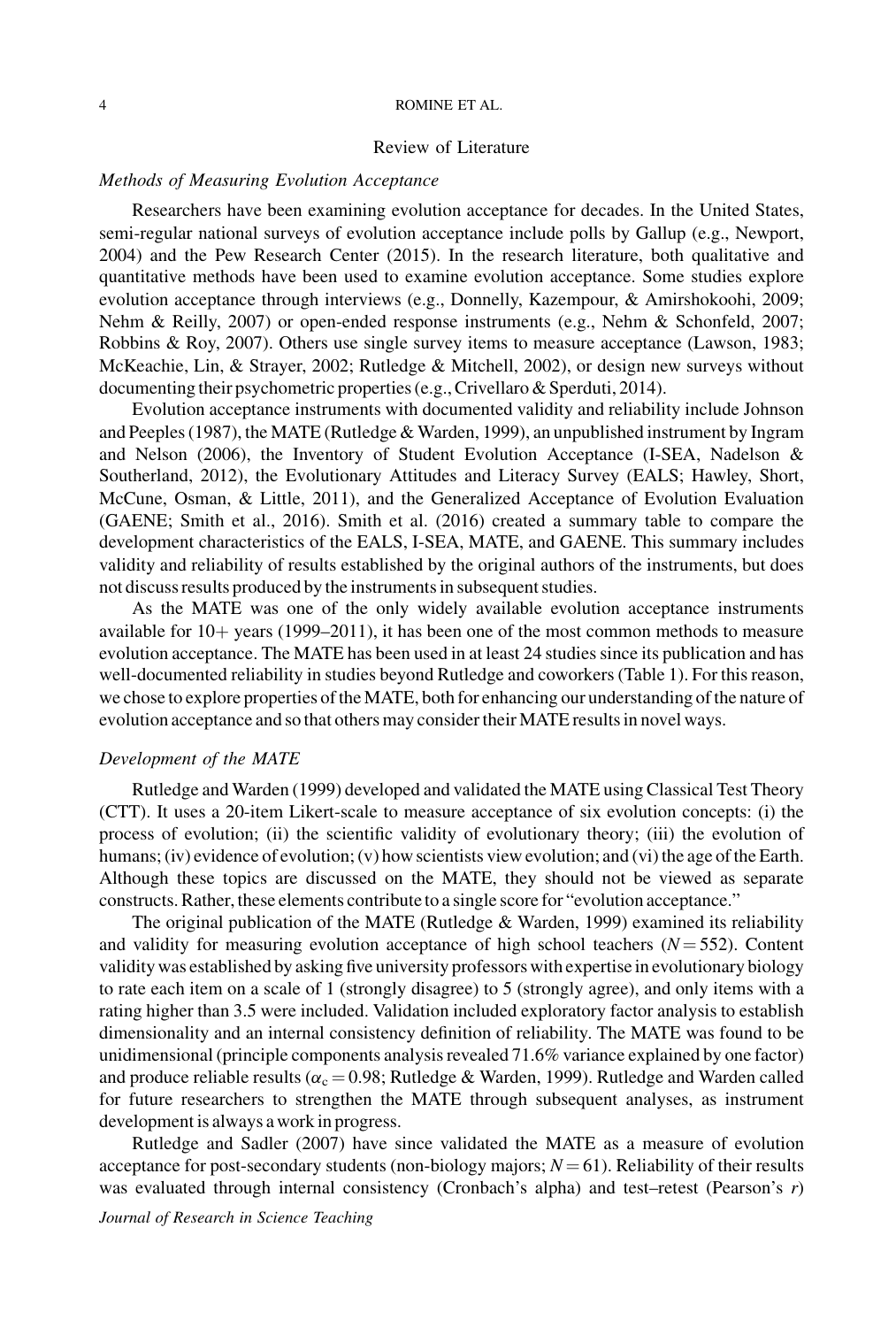perspectives. They found the MATE produced results with high internal consistency ( $\alpha$  = 0.94) and high test–retest reliability ( $r = 0.92$ ). Other authors beyond the Rutledge research group have also calculated reliability of the MATE for a variety of populations. Generally, Cronbach's alpha for the MATE is above 0.90 (Table 1), and no study has found the MATE to have a Cronbach's alpha less than 0.79 (value for pre-test MATE scores of early childhood education teachers; Athanasiou & Papadopoulou, 2012).

## Theoretical Models of Evolution Acceptance

The relationship between knowledge of evolution and evolution acceptance is not straightforward. Some studies suggest little or no relationship between natural selection knowledge and evolution acceptance (e.g., Bishop & Anderson, 1990; Butler, 2009; Demastes, Settlage, & Good, 1995; Lawson & Worsnop, 1992). Other studies suggest a significant relationship between acceptance and knowledge of macroevolutionary concepts (Nadelson & Southerland, 2010b; Walter, 2013; Walter, Halverson, & Boyce, 2013).

Regardless of a clear relationship with evolutionary knowledge, the literature documents a complicated picture of evolution acceptance. There are at least two theoretical models that explain the nature of an individual's evolution acceptance. We begin this discussion with a description of the conceptual ecology of evolution thinking developed by Deniz et al. (2008). Deniz et al. (2008) developed their model by considering cognitive, affective, and contextual domains related to how people think about evolution, building upon the revisionist theory of conceptual change (Strike & Posner, 1992). To construct their framework, they used multiple regression to frame evolution thinking across multiple variables (domains). They placed evolution acceptance (noted as a component of evolution thinking) as an output of both cognitive and affective domains, noting that acceptance was an embodiment of *plausibility* conditions for conceptual change (i.e., an idea with explanatory power is plausible; Strike & Posner, 1992).

Ha et al. (2012) focus their theoretical model (Figure 1 in that manuscript) on the nature of evolution acceptance (as opposed to evolution thinking in general). Their model takes a neurological approach to examining evolution acceptance, describing that acceptance is mediated through two paths: (i) an conscious, reflective thinking process (mediated by reasoning and understanding) and (ii) a separate, non-conscious pathway that gives rise to passive, intuitive feelings of certainty (a new, previously unexplored variable). Their data support the idea that both active and intuitive lines of thinking can inform individuals' evolution acceptance.

Our Theoretical Approach. As we considered the nature of evolution acceptance and how to measure it, we wondered if existing theoretical frameworks could explain patterns in evolution acceptance data produced by the MATE. To consider this question, we drew from traditions of grounded theory as we approached our study of the MATE. We chose this approach as we did not see the Deniz et al. (2008) and Ha et al. (2012) models as necessarily different. One model placed acceptance between cognitive and affective domains of evolutionary thinking and the other established acceptance as an output of active thinking or passive, intuitive feelings of certainty. We wondered if evolution acceptance as informed by cognitive and affective domains (Deniz et al., 2008) and the two paths described by Ha et al. (2012) could be overlapping ideas. For example, could feelings of certainty (Ha et al., 2012) be an element of affect-driven acceptance (Deniz et al., 2008; Strike & Posner, 1992) and/or could active, conscious thinking mediated by reasoning and understanding (Ha et al., 2012) be an element of cognitively driven acceptance (Deniz et al., 2008; Strike & Posner, 1992)? Regardless of how the frameworks interact, it seemed plausible that elements of evolution acceptance described by the theoretical models could manifest in a set of evolution acceptance data.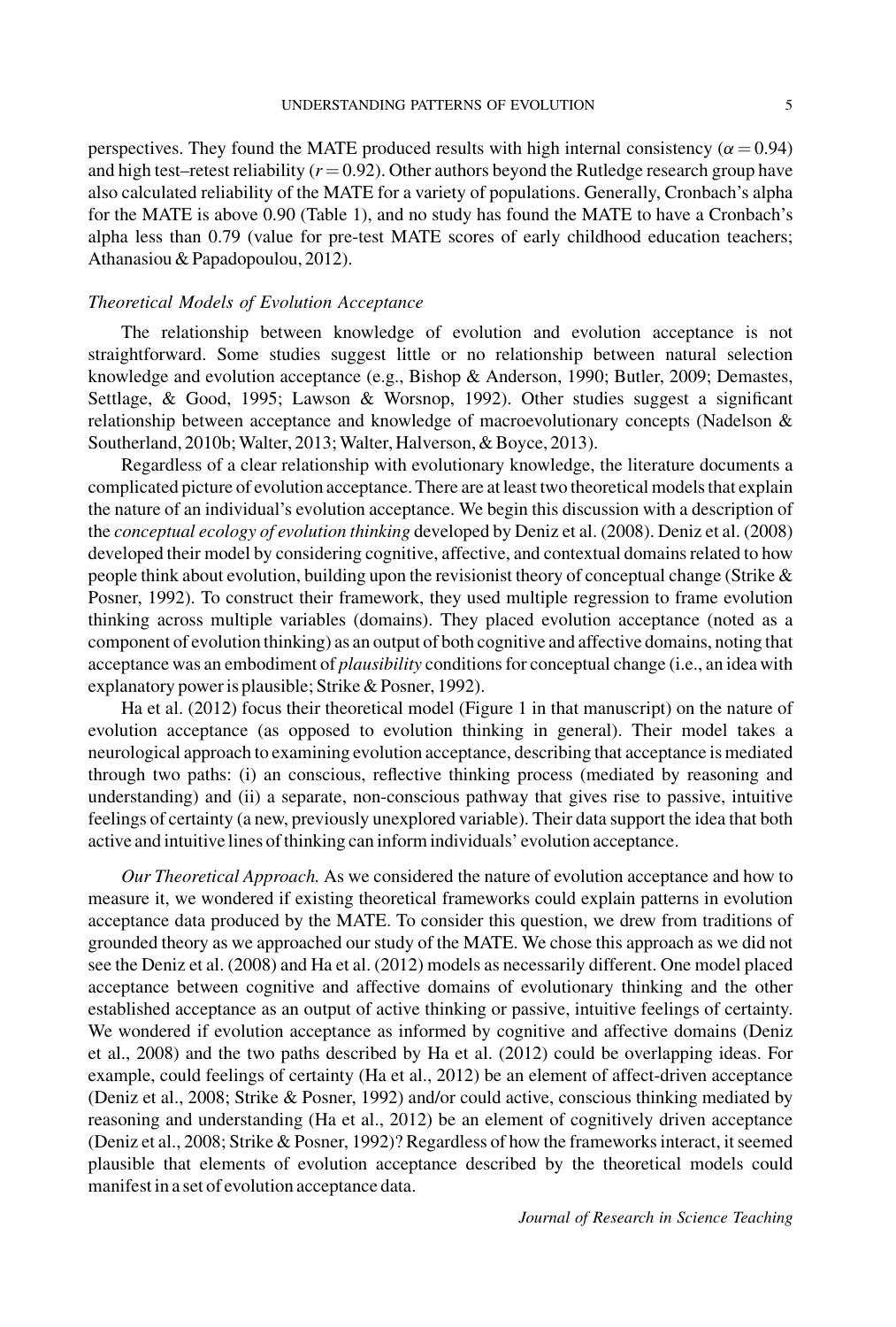6 ROMINE ET AL.



Figure 1. Person-item maps of the two MATE scales: (a) acceptance of facts and supporting data around evolution and (b) acceptance of evolution credibility and rejection of non-scientific ideas.

In our case, we wondered how patterns in the data produced by the MATE might relate to the theoretical literature. However, in lieu of the possibility that existing acceptance theories may overlap, we decided to approach our study using an inductive approach, without strict adherence to a given theoretical framework. In the tradition of grounded theory (Glaser, 1978, 1992; Glaser & Strauss, 1967, 2009; Strauss, 1987), we allowed for patterns in the acceptance to emerge from our analysis, thereby building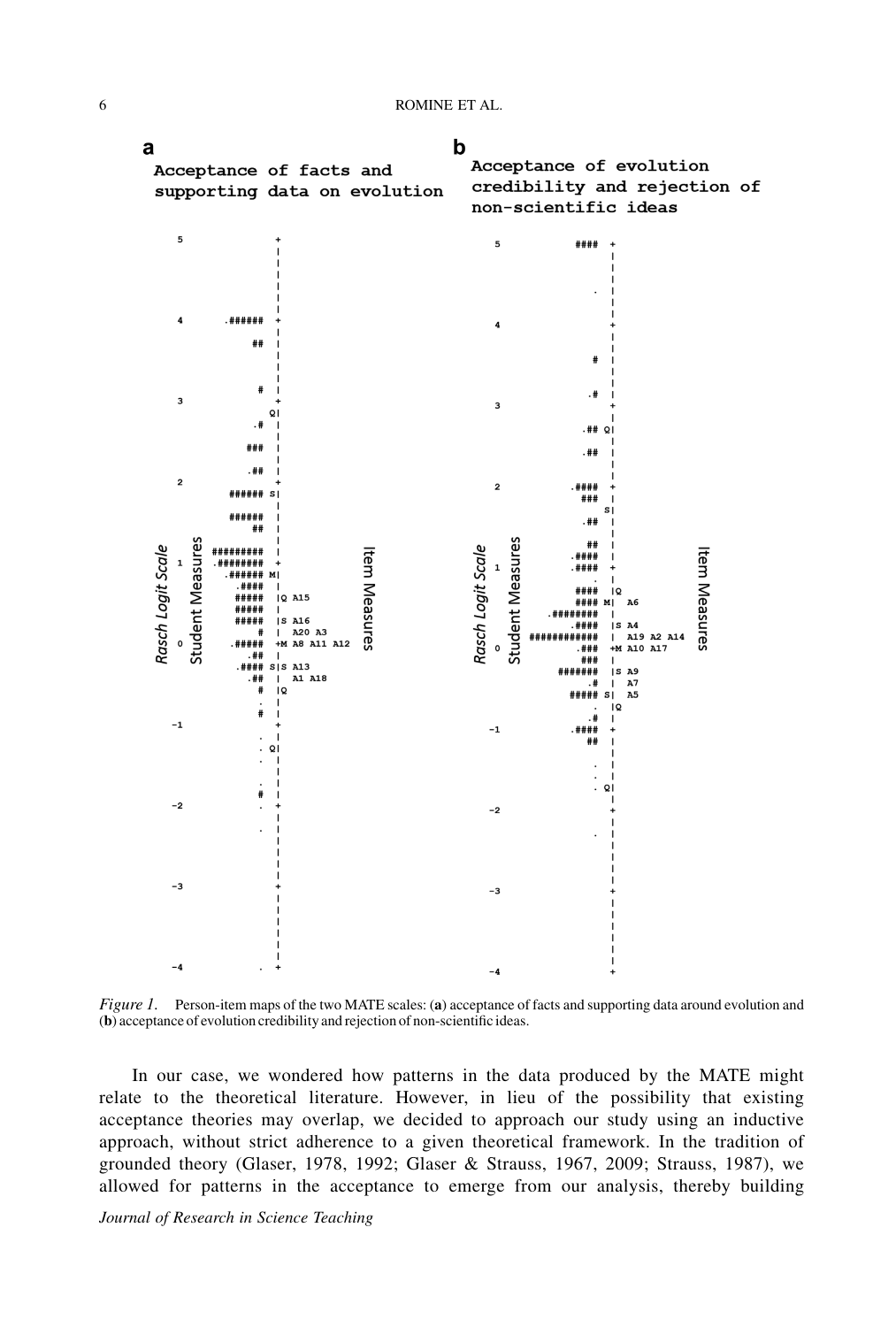empirical support for the nature of evolution acceptance as measured by the MATE. This led us to explore the MATE with a Rasch framework, so that we could explore if evolution acceptance was a single, unidimensional construct (as originally documented by Rutledge & Warden, 1999) or if evolution acceptance was a multidimensional construct, with dimensions potentially attributable to current or new theoretical models. This also led us to use clustering, an unsupervised quantitative approach that focuses on identifying qualitative groups in the data without reference to an external variable or criterion.

### Contextualizing This Study

Educational researchers often select and trust the MATE as a valid measure of acceptance of evolution based on its high reliability (Table 1). As no study has documented reliability for the MATE below 0.79 (Athanasiou & Papadopoulou, 2012), it is likely capable of producing results that are precise (Nunnally, 1978) and more than sufficient for individual comparisons (Tennant & Connaghan, 2007). Furthermore, the sum score provided by the MATE has traditionally been treated as a unidimensional measure of evolution acceptance.

Given the criticisms of the MATE as an overall instrument (Hogan, 2000; Smith, 2010; Smith et al., 2016; Wagler & Wagler, 2013), and the domains of acceptance described by current theoretical models of evolutionary thinking (Deniz et al., 2008; Ha et al., 2012), it is possible that correlations of evolution acceptance and knowledge (e.g., Nadelson & Southerland, 2010b; Walter, 2013) are confounded. In other words, the correlations may be artifacts produced by the MATE measuring more than one facet of acceptance, or possibly by the MATE measuring evolution knowledge. Additionally, the theoretical models supported the possibility of multidimensionality, as they describe evolution acceptance as both an output of cognitive and affective domains (Deniz et al., 2008) or as influenced by active thinking and passive feelings of uncertainty (Ha et al., 2012). To address these ideas, it was our goal in this study to explore the dimensionality of MATE through a Rasch framework, provide insight into the data using theoretical models of evolution acceptance, and investigate some of the criticisms of the MATE.

### Methods

## Context and Participants

We administered the MATE and a revised, revalidated version of the Measure of Understanding of Macroevolution (MUM; Nadelson & Southerland, 2010a; Romine & Walter, 2014; Re-MUM Walter & Romine, in preparation) to a convenience sample of undergraduate students from the Midwest United States  $(N = 194)$ . Since evolution is a critical and foundational component of scientific literacy (Brewer & Smith, 2011; Bybee, 1997; National Association of Biology Teachers, 2010), and the general education biology course is one of the final opportunities to influence scientific literacy of college educated individuals, it is vital to understand what nonscience majors know and how they learn about evolution in general education biology courses. Forty-four students were sampled from an urban public research-intensive university (enrolling approximately 12,000 undergraduate students) in the Midwestern United States. The student body at this university is about 80% White. Minority students hail from African American (10%), Hispanic (3%), Asian (3%), and multi-racial (3%) backgrounds. About 48% of the student body is male, and 52% is female. The remaining 150 students were sampled from a rural private liberal arts college (enrolling approximately 2,000 students) in the Midwestern United States. The student body is about 70% White. A majority of nonwhite students hail from African American (15%), Hispanic (5%), and Asian (3%) backgrounds. About 55% of students are male, and 45%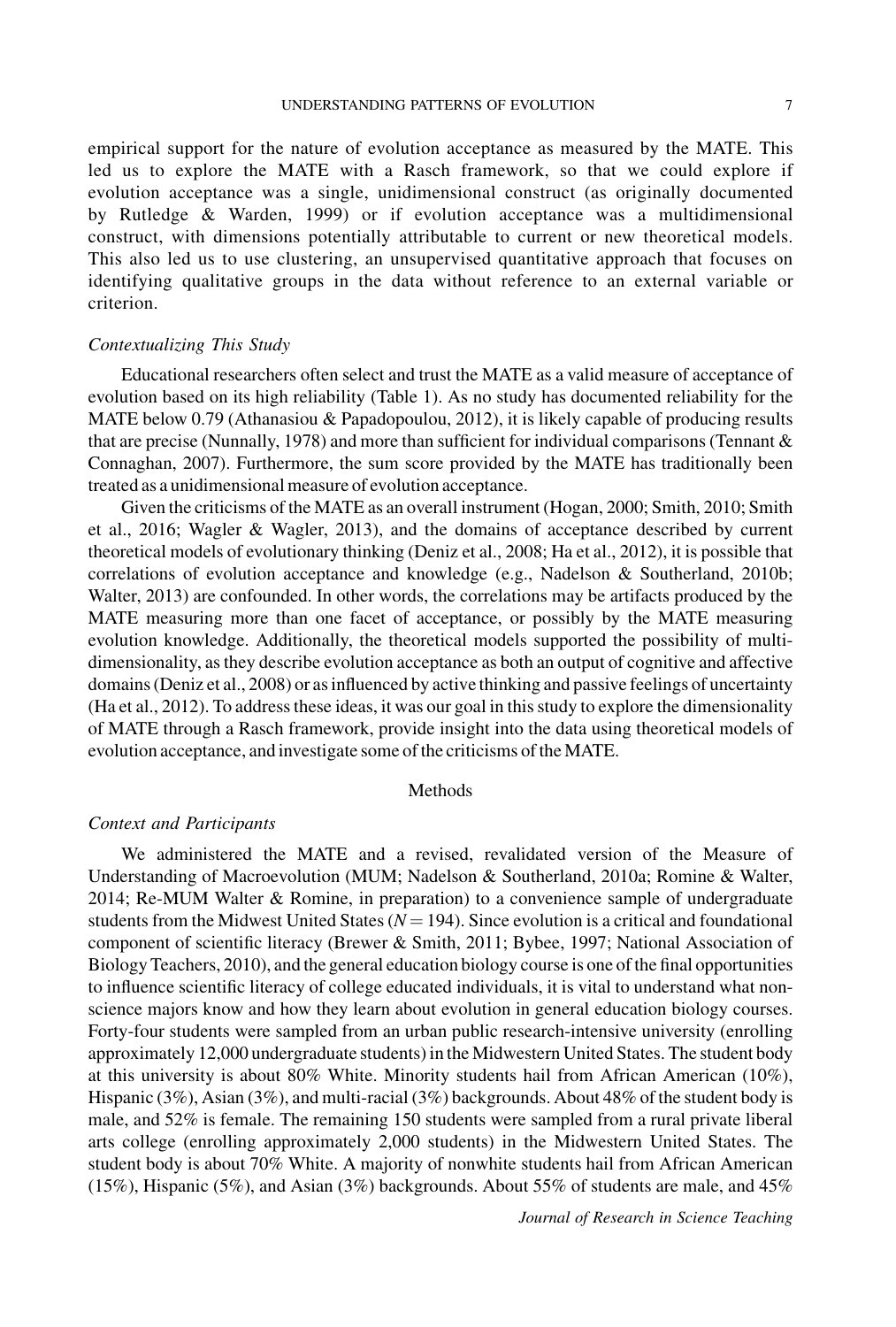### 8 ROMINE ET AL.

are female. Of the 194 students sampled, 51 reported majoring in biology and 143 were pursuing other majors.

Cross-validation of the clustering model (research question 2) was undertaken on a sample of 1,045 students from a large, public, research-extensive university enrolling over 20,000 students in the western United States. This sample was quite different from the previous sample with regard to ethnic background. A majority of responding students were Hispanic/Latino (52%). Minority students included Asian (20%), White (20%), and African American (2%); the remaining students reported other ethnicities. The gender distribution was similar to the previous schools, however, at 41% male and 59% female.

## RQ1: How Do the MATE Items and the MATE Scale Conform to Rasch Validity Expectations?

There are many aspects of measurement validity to consider when evaluating an instrument (Popham & Popham, 2005). Since there are no published evaluations of the MATE's construct validity under Rasch or Item Response Theory (IRT) frameworks, our validity analyses focused on testing construct validity with respect to the Rasch model. Specifically, we focused on teasing out the dimensionality of the MATE and then evaluating the validity of its individual items with respect to the Rasch validity framework (Wright & Stone, 1979). We note that Deniz et al. (2008) used Rasch student ability measures, but they used the classical factor analytical approach to make the case that the MATE was reliable and unidimensional.

Rasch Analysis. In BIGSTEPS, we used the Rasch partial credit model (Masters, 1982) to provide a framework to quantify item- and scale-level construct validity. Since the purpose of this part of the study was validation, we preferred the Rasch model over the comparatively datadependent traditions of Item Response Theory (IRT) and Classical Test Theory (CTT). Using the Rasch model to calibrate a test or survey is like calibrating a machine in the lab based on an accepted standard. The goal of the Rasch model is not to fit the data, but rather to evaluate how data fit with what would be expected from a well-constructed measurement tool. Specifically, the probability of selecting a higher level of acceptance of evolution should be proportional only to the difference between the item's agreeability and the student's level of acceptance (Wright & Stone, 1979). To date, the validity of the MATE has not been evaluated in this way; hence the Rasch model will give us new insights into the validity of the MATE based on this accepted standard. Through fit of our data with the Rasch partial credit model, we can proceed to evaluate the usefulness of the MATE in generating measures of evolution acceptance for undergraduate students using a data-independent criterion which is accepted as true by our community (Boone  $\&$ Scantlebury, 2006; Boone, Townsend, & Staver, 2011).

The usefulness of individual items was evaluated using mean squares infit and outfit statistics, which have expected values of 1.0, but can fall between 0.5 and 1.5 for items with constructive measurement properties (Wright & Linacre, 1996). A fit value near 1.0 indicates that the item on the MATE is useful in helping the researcher distinguish between students of high and low acceptance, but also does not contain wording biases favoring students with high acceptance (indicated by a fit below 0.5) which may artificially inflate the MATE's reliability, giving the researcher an overestimation of its usefulness as a measurement tool (Masters, 1988). Test-level structural validity was also deduced from the Rasch model; namely, the extent to which the measurement model used for the MATE is unidimensional and locally independent. Unidimensionality indicates that a single score is sufficient to explain all meaningful variation between a set of items. Items that are locally independent are related only through acceptance of evolution and not other variables (Collins & Lanza, 2010). The hypothesis of unidimensionality was investigated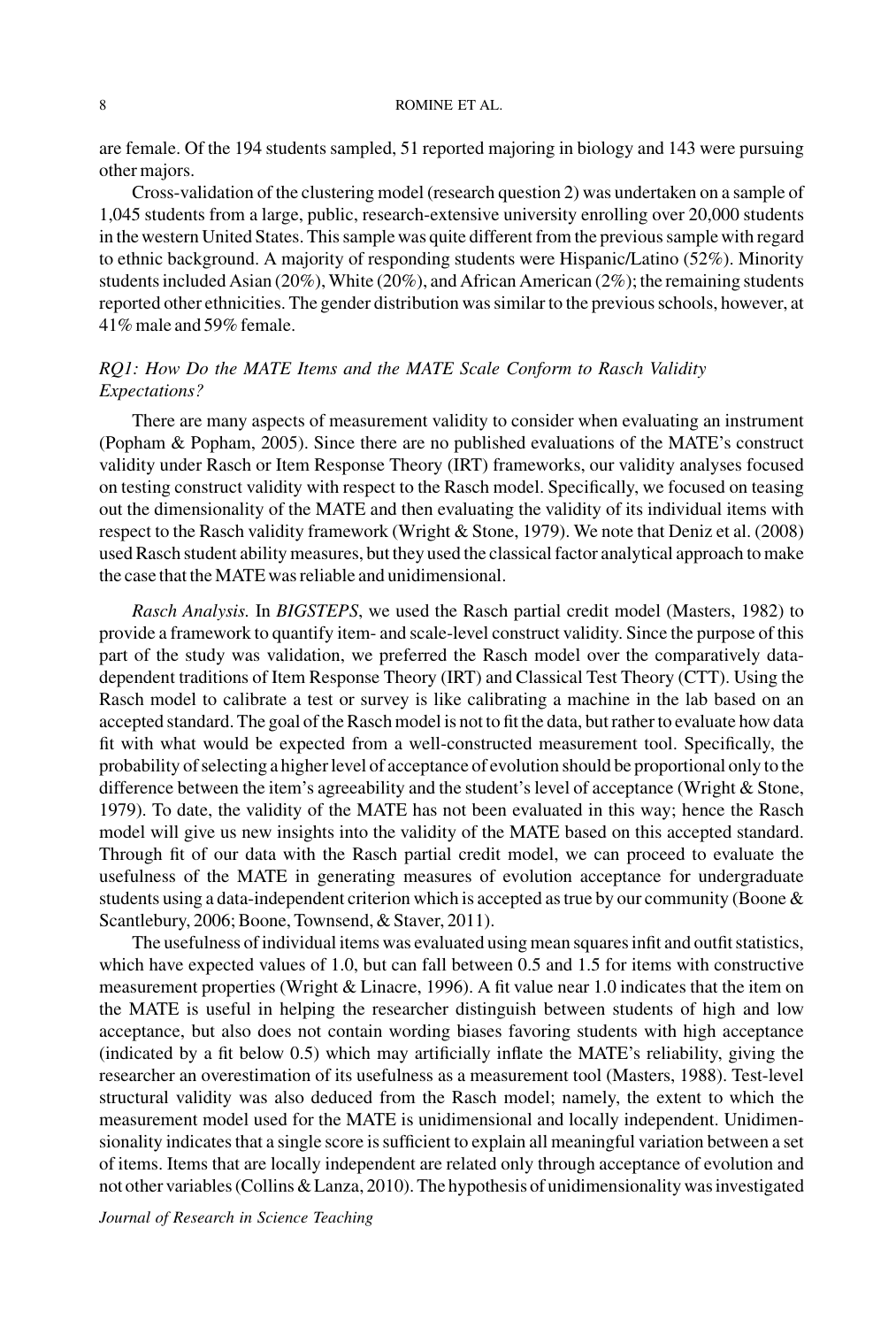by observing variance in the data unaccounted for by the Rasch model using principal components analysis on residuals. Residual correlations for individual items were used to quantify local dependency between items.

## RQ2: What Patterns Exist Regarding How College Students Express Their Acceptance of Evolution?

Clustering of Response Patterns. Although Rasch analysis is a method of mapping students onto a latent continuum based on their responses to individual items, this cannot lend direct insight into discrete categories of responses that exist in the data. To partition students' responses into common patterns regarding their acceptance of evolution, we utilized clustering, an unsupervised geometric classification technique (Theodoridis & Koutroumbas, 2001). By "unsupervised," we mean that there is no reference dependent variable by which to solve model parameters. This can be contrasted with supervised techniques (e.g., regression, including Rasch modeling) where independent variable parameters are chosen to achieve fit with a dependent variable. In this way, unsupervised classification is a purely exploratory approach with an underlying motivation similar to grounded theory; our goal in using clustering was to quantify and visualize the MATE's 20-item universe of responses without prior assumptions about what this universe should like.While the Rasch model is a variable-centered approach which imposes the criterion that students with higher evolution acceptance will express higher agreement to individual items, clustering, a person-centered approach, holds no such assumptions (Collins & Lanza, 2010). Instead of placing students along a scale, clustering assigns students to categories, and can therefore be used to detect more nuanced patterns in how students express their acceptance (or non-acceptance) of evolution on the MATE.

We utilized the  $k$ -means clustering procedure (Theodoridis  $\&$  Koutroumbas, 2001) to classify students into discrete categories based on their responses to the 20 items on the MATE. See Supplementary Materials for additional details on the k-means algorithm.

Finding the Best Number of Clusters. One problem with clustering procedures including k-means is that the optimal number of clusters is not known a priori. The optimal number of clusters to describe the data was decided using two methodologies: (i) the sum of squares error (SSE) and (ii) the Dunn index (Dunn, 1973).While the SSE will tend to decrease with an increased number of clusters, the best number of clusters is found when the SSE stops decreasing a large amount when a new cluster is added. Since what constitutes a large amount is somewhat subjective, we used the Dunn index as an additional validity measure. The Dunn index is the ratio of the smallest distance between observations not in the same cluster (cluster separation) and the largest distance between observations in the same cluster (lack of cluster compactness).

The best solution yields compact clusters that are well separated from neighboring clusters; hence, the best number of clusters is obtained by maximizing the Dunn index. Once a solution for the best number of clusters is found, it can be interpreted as follows: students within the same cluster express their acceptance of evolution similarly, while students in different clusters possess important differences in how they express their acceptance of evolution.

Cross-Validation of the Cluster Solution. Using an inductive, unsupervised approach to pattern recognition in data allows generation of a model from data through a process similar to the inductive coding of qualitative data inherent in grounded theory traditions (Glaser, 1978, 1992; Glaser & Strauss, 1967, 2009; Strauss, 1987). One important part of this process is to see how the model performs on new data, thereby evaluating the generalizability, robustness, and usefulness of the model (Gasson, 2004). In quantitative research, this is accomplished through crossvalidation (Diamantidis, Karlis, & Giakoumakis, 2000).While there are many methods to perform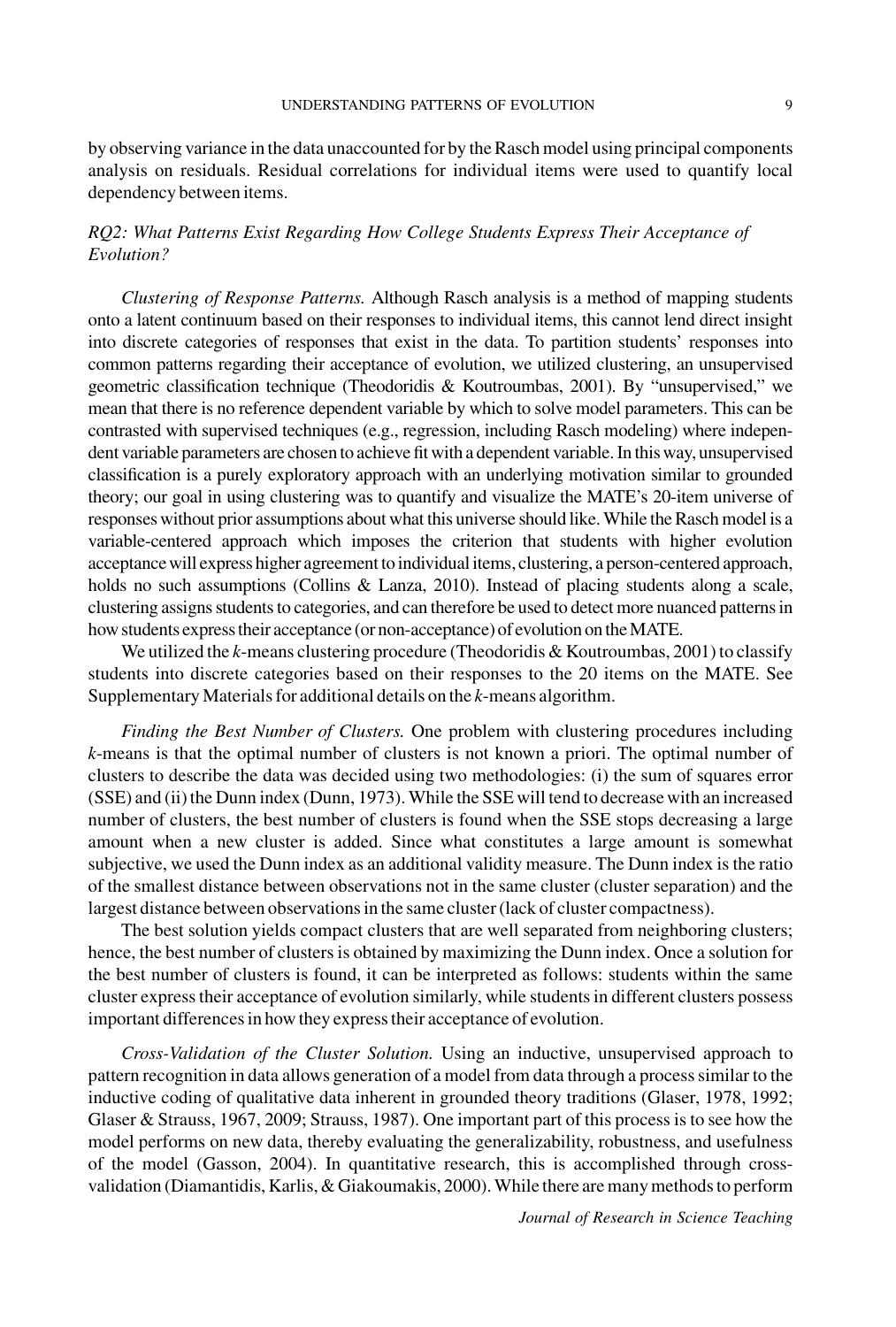#### 10 ROMINE ET AL.

cross-validation, we chose to evaluate the efficacy of our cluster model using an external student body in an ethnically distinct university within a different part of the United States. This was done in three steps. In the first step, we assigned students in the new dataset to clusters using the cluster centers derived from the previous analysis. In the second step, we assigned students to clusters based on cluster centers best-fitting the new dataset. In the third step, we evaluated the agreement between students' cluster assignments using the two models, which we quantified through two statistics: percent agreement and Fleiss' kappa (Fleiss, 1971; McHugh, 2012). Landis and Koch (1977) suggest that a kappa value above 0.6 is indicative of substantial agreement between the two models.

## RQ3: What Are Key Similarities and Differences Between the General Patterns of Evolution Acceptance Expressed by Students?

Evaluation of Cluster Uniqueness. Separation or uniqueness of clusters with respect to the MATE was evaluated using a 1-way multivariate analysis of variance (MANOVA) procedure. We used MANOVA to test the null hypothesis that the average response pattern for the 20 items on the MATE was not significantly different between students in different clusters at the 95% confidence level using the F-statistic calculated from Wilk's Lambda. If the multivariate null hypothesis was rejected, then univariate ANOVA's were used to test the null hypothesis that the average response on each item did not differ significantly between students in different clusters. If this null hypothesis was rejected for a single item at the 95% confidence level, then the Scheffe test for differences in means was used to quantify significance of differences in the average response score on the item between individual clusters. Given that the MATE solicits students' affective responses (e.g., Deniz et al., 2008) to a variety of ontological and epistemological factors related to evolution, it was also useful to quantify the effect size of differences between clusters on each item. We used  $\eta_{\text{partial}}^2$  to quantify the proportion of variance in students' responses to each item that can be attributed to differences between clusters.

Descriptive Analyses of Each Cluster. The presence of statistically separable clusters is reflective of general patterns by which the college students in this study express their acceptance of evolution in light of the ideas assessed by the MATE. A descriptive analysis of each cluster was generated using the mean level of acceptance expressed on each item by students in each cluster. By observing the average acceptance scores across items expressed by students in each cluster and differences in scores between clusters, we were able to create a qualitative acceptance profile for each group of students and describe important differences between them.

## RQ4: What Is the Role Content Knowledge in Students' Acceptance of Evolution?

Following previous studies, we began by computing the Pearson correlation of students' positions along re-MUM knowledge and MATE acceptance Rasch scales. While this statistic is informative, it only gives a first approximation of the role of content knowledge in acceptance. Using clustering results, we were able to extract categorical response patterns for acceptance of evolution. Evaluation of differences between the average knowledge levels of students within each cluster category for acceptance enables a more in depth, descriptive analysis of the relationship between knowledge and acceptance of evolution. Using a one-way ANOVA procedure, we evaluated this relationship under the null hypothesis of no significant difference in re-MUM Rasch measures between acceptance profiles at the 0.05 alpha confidence level. If the null hypothesis was rejected, we proceeded to evaluate differences in knowledge between individual groups using the Scheffe post-hoc procedure. We then calculated  $\omega^2$  as a population measure of the percent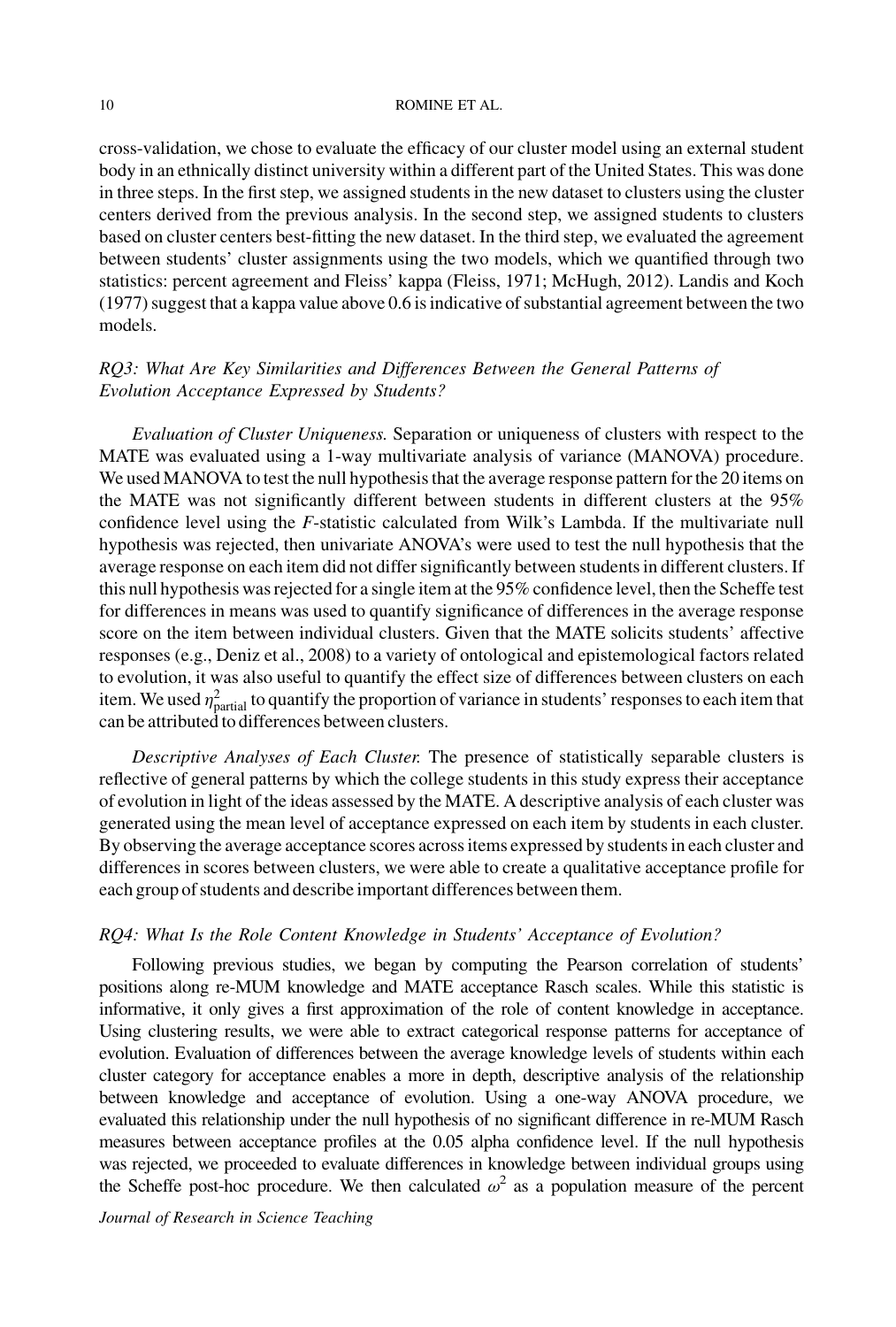variance in knowledge of evolution that can be attributed to differences between acceptance profiles.

#### Results

## RQ1: How Do the MATE Items and the MATE Scale Conform to Rasch Validity Expectations?

Fitting the Single-Scale Model. Rasch analysis indicates that a single dimension is not enough to explain the data completely. PCA on Rasch residuals generated a first eigenvalue of 2.73 items of variance. Since this value is well above  $2$  (Raîche, 2005), we concluded that there are additional important underlying dimensions not explained by a one-dimensional measurement model. Local dependency as measured by item residual correlations ranged from  $-0.32$  to (A2 and A17) to 0.33 (A13 and A16; A1 and A3). Although these values are above 0, they account for only about 16% of the shared variance. Linacre (2005) states that item residual correlations below 0.7 (i.e., 49% shared variance) are relatively low and document non-problematic local dependency.

Treated as a single 20-item scale, the MATE exhibits high person and item reliability of 0.92, and all items also exhibit satisfactory fit with the Rasch model, with the exception of item A5 which displays misfit (infit  $= 1.52$ , outfit  $= 1.47$ ). This analysis shows that the MATE works in providing a precise one-dimensional measure for acceptance of evolution. However, a measurement model that acknowledges the MATE's multidimensional nature may allow extraction of more meaningful information.

Exploring a Two-Scale Model. Since a single scale did not adequately account for the data from the Rasch perspective, we explored breaking the MATE into two scales. Given that the MATE has yet to be treated as multiple subscales, we first performed principle components exploratory factor analysis with promax rotation which suggested that items A1, A3, A8, A11, A12, A15, A16, A18, and A20 should load onto the first scale and items A2, A4, A5, A6, A7, A9, A10, A14, A17, and A19 should load onto the second scale. What constructs do these scales measure?

### Scale 1—Facts

Ten items define the first scale, including A1, A3, A8, A11–A13, A15, A16, A18, and A20 (Tables 2 and 3). We refer to this first construct as the Facts dimension, as its items elicit ontological views about scientific facts and supporting data for evolution. Items in this scale measure agreement with correct scientific facts, including statements about evolutionary processes over millions of years (A1), human evolution (A3), and the age of the Earth (A11). Other items in this scale describe quality evolution research, including statements about supporting and significant data (A8, A16), methodological rigor (A12), scientific validity (A20), and generating testable predictions (A13).

#### Scale 2—Credibility

The remaining 10 items (A2, A4–A7, A9, A10, A14, A17, and A19) define a second scale addressing the credibility of evolution and rejection of non-scientific ideas. We refer to this second construct hereon as the *Credibility* dimension. This scale is predominantly affective in nature, and underscores the distrust individuals place in evolutionary science and scientists. Items in the Credibility scale include several negative terms and phrases, including "incapable" (A2), "not valid" (A4, A10), "ambiguous" (A6), "cannot be correct" (A14), and "doubt" (A17). This scale also includes agreement with non-scientific ideas about the age of the Earth (A7), essential, nonchanging forms of species (A9), and sudden appearance of diverse life forms (A19).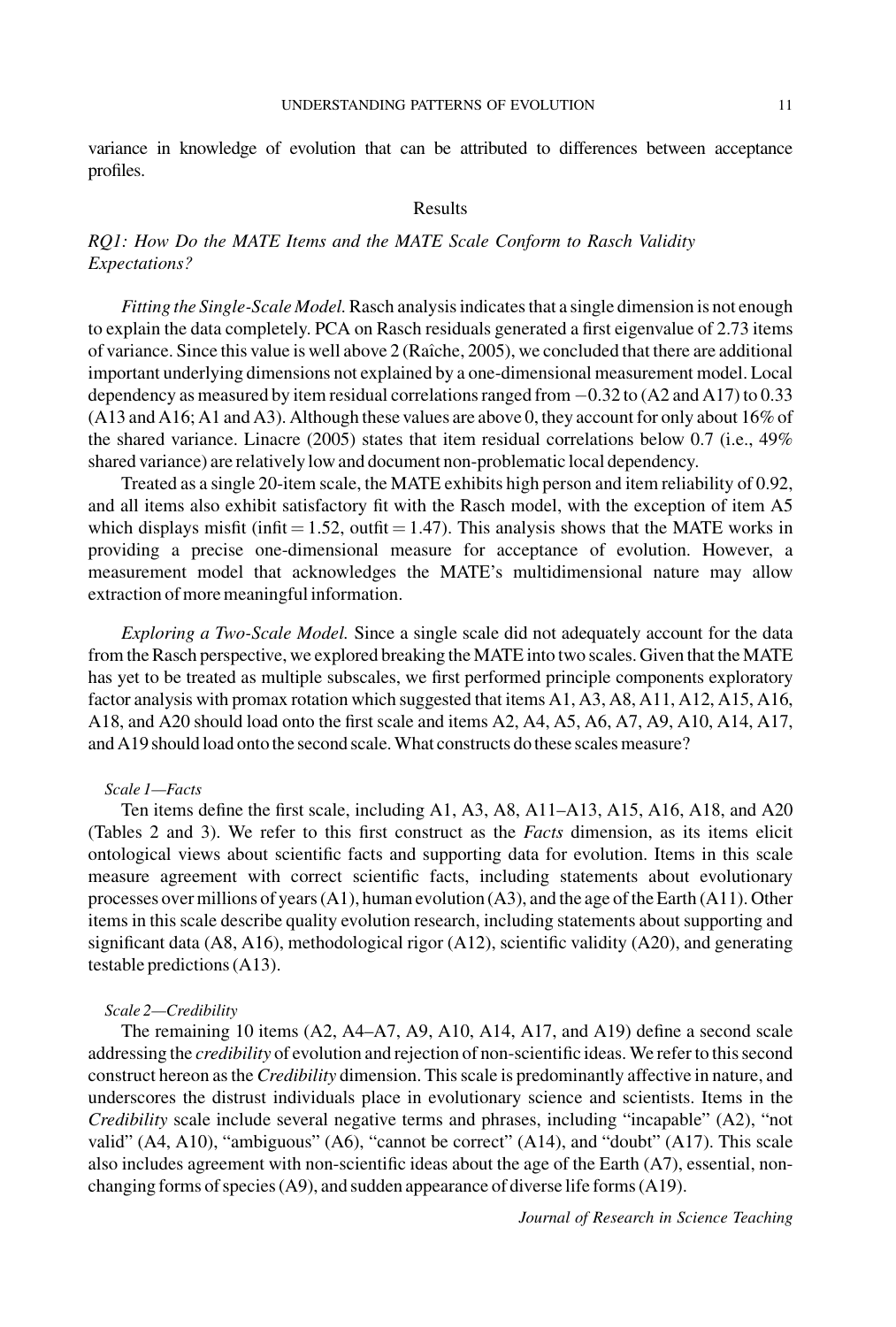| Table 2 |  |                                                    |  |
|---------|--|----------------------------------------------------|--|
|         |  | Rasch item statistics for the two-dimensional MATE |  |

Dimension 1-Facts—Acceptance of Evolution Facts and Supporting Data ( $\rho_{\text{person}} = 0.87$ ,  $\rho_{\text{item}} = 0.89$ )

| Item             | Measure | $\rm SE$ |                   | Infit Outfit PtBis |          | Description                                                                                                                                       |
|------------------|---------|----------|-------------------|--------------------|----------|---------------------------------------------------------------------------------------------------------------------------------------------------|
| A1               | $-0.46$ |          | $0.10 \quad 0.64$ | 0.57               | 0.74     | Organisms existing today are the result of evolutionary<br>processes that have occurred over millions of years.                                   |
| A <sub>3</sub>   | 0.14    |          | $0.08$ 0.69       | 0.65               | 0.71     | Modern humans are the product of evolutionary processes<br>which have occurred over millions of years.                                            |
| A8               | 0.01    |          | $0.10$ 1.19       | 1.22               | 0.43     | There is a significant body of data which supports<br>evolutionary theory.                                                                        |
| A11 <sup>a</sup> | 0.04    |          | $0.10$ 1.28       | 1.52               | 0.42     | The age of the Earth is at least 4 billion years.                                                                                                 |
| A12              | 0.07    | 0.11     | 1.16              | 1.26               | 0.42     | Current evolutionary theory is the result of sound scientific<br>research and methodology.                                                        |
| A13              | $-0.24$ |          | 0.11 0.89         | 0.91               | 0.57     | Evolutionary theory generates testable predictions with<br>respect to the characteristics of life.                                                |
| $A15^{a}$<br>b   | 0.51    |          | 0.09 1.31         | 1.48               | 0.40     | Humans exist today in essentially the same form in which<br>they always have.                                                                     |
| A16              | 0.25    |          | $0.09$ 0.84       | 0.85               | 0.62     | Evolutionary theory is supported by factual, historical, and<br>laboratory data.                                                                  |
| A18              | $-0.43$ |          | $0.10\ 0.90$      | 0.90               | 0.58     | The theory of evolution brings meaning to the diverse<br>characteristics and behaviors observed in living forms.                                  |
| A20              | 0.12    |          | 0.09 1.04         | 1.13               | 0.53     | Evolution is a scientifically valid theory.                                                                                                       |
|                  |         |          |                   |                    |          | Dimension 2-Credibility-Acceptance of Evolution Credibility and Rejection of Non-Scientific Ideas<br>$(\rho_{person} = 0.88, \rho_{item} = 0.94)$ |
| $A2^b$           | 0.19    |          | 0.09 0.87         | 0.85               | 0.61     | The theory of evolution is incapable of being scientifically<br>tested.                                                                           |
| $A4^b$           | 0.22    |          | $0.08$ 0.89       | 0.91               | 0.61     | The theory of evolution is based on speculation and not<br>valid scientific observation and testing.                                              |
| $A5^a$           | $-0.64$ | 0.13     | 1.44              | 1.40               | 0.20     | Most scientists accept evolutionary theory to be a<br>scientifically valid theory.                                                                |
| $A6^b$           | 0.57    |          | $0.10$ 1.19       | 1.21               | 0.42     | The available data are ambiguous as to whether evolution<br>actually occurs.                                                                      |
| $A7^b$           | $-0.49$ |          | 0.08 1.03         | 1.11               | 0.53     | The age of the Earth is less than 20,000 years.                                                                                                   |
| $A9^b$           | $-0.26$ |          | $0.08$ 0.87       | 0.95               | $0.61\,$ | Organisms exist today in essentially the same form in which<br>they always have.                                                                  |
| $A10^b$          | 0.04    | 0.08     | 0.83              | 0.85               | 0.64     | Evolution is not a scientifically valid theory.                                                                                                   |
| $A14^b$          | 0.16    |          | $0.08$ 0.90       | 0.86               | 0.62     | The theory of evolution cannot be correct since it disagrees<br>with the Biblical account of creation.                                            |
| $A17^b$          | 0.01    |          | 0.09 0.98         | 0.94               | 0.56     | Much of the scientific community doubts if evolution<br>occurs.                                                                                   |
| $A19^b$          | 0.21    |          | 0.08 0.98         | 1.01               | 0.57     | With few exceptions, organisms on Earth came into<br>existence at about the same time.                                                            |

a Infit or outfit greater than 1.30.

<sup>b</sup>Negatively worded item.

### Rasch Analysis of the Two-Scale Model

PCA on Rasch residuals lends support for the integrity of treating the MATE as two scales. While first eigenvalues for Rasch residuals on the one-dimensional MATE sat above 2.7, a two-scale MATE yields eigenvalues of 1.70 and 1.61 items of variance for the Facts and Credibility scales, respectively, indicating that there is no systematic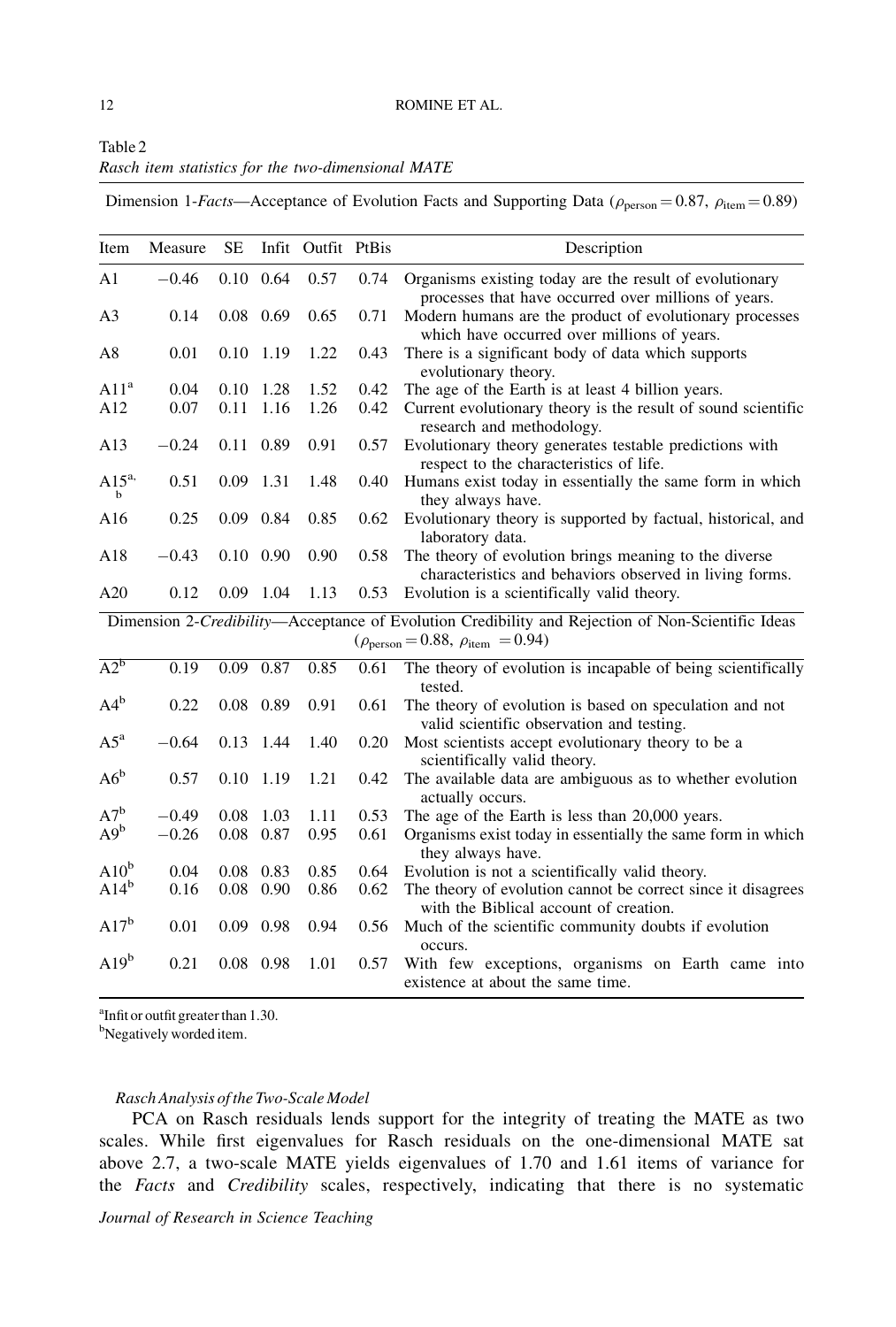| Previous Model |     |    |    |     |     | % Agreement    |
|----------------|-----|----|----|-----|-----|----------------|
|                | 155 |    |    |     |     | 95.1           |
| 2              | 0   | 59 |    |     |     | 89.4           |
| 3              | 0   |    | 59 |     |     | 100            |
| $\overline{4}$ |     | 54 | O  | 389 | 32  | 80.7           |
| 5              | 0   | 69 | 47 |     | 155 | 56.4           |
| Total          |     |    |    |     |     | $78.2^{\rm a}$ |

Comparison of classification between the model derived from analysis of the Midwestern United States students (previous model) and the model best-fitting the Western United States students (new model)

Substantial agreement between the two solutions supports generalizability of the cluster model. Categories predicted most frequently are in bold.

 $^{\rm a}$  $\kappa$  = 0.703.

Table 3

variance left in the residuals unaccounted for by the two-scale model. The Rasch models suggest that while some local dependency between items exists, it does not significantly attenuate the usefulness of the MATE. The largest item residual correlation magnitude is 0.26 (A8 and A11) in the *Facts* scale and 0.22 (A2 and A7) in the *Credibility* scale. This correlation of 0.26 suggests 7% shared variance between item residuals which does not significantly attenuate the usefulness of items (Linacre, 2005).

This result lends an argument that two scales most accurately reflect the true structure of the MATE, and the usefulness of this two-scale structure will be illustrated definitively in the cluster analyses to follow. We find that Rasch measures for the Facts and Credibility dimensions have a correlation of 0.77, meaning that approximately one half of the variance is independent between measures for Facts and Credibility.

Rasch modeling also shows that the two-scale MATE exhibits satisfactory construct validity, meaning that it is a useful tool for distinguishing between students with high and low acceptance (Table 2). Measures for both the Facts ( $\rho_{person} = 0.87$ ,  $\rho_{item} = 0.89$ ) and Credibility ( $\rho_{person} = 0.88$ ,  $\rho_{\text{item}} = 0.94$ ) dimensions exhibit reliability sufficient for meaningful comparison of individual students for purposes of hypothesis testing and items along the Rasch scale for analyses of construct validity. Analysis of dispersion of measures for students and items along the Rasch continuum for the two scales (Figure 1) lends a more qualitative look at construct validity. While we see considerable overlap for person and item distributions near the center of the Rasch continuum (logit 0) along both scales, the fact that the item distribution is shifted downward indicates that the MATE provides the most useful and precise measures for students with low levels of evolution acceptance, and its usefulness diminishes in students with high levels of acceptance.

The person-item maps (Figure 1) also allow us to see concepts that are easy or difficult for students. Items A1 (Organisms existing today are the result of evolutionary processes that occurred over millions of years) and A18 (The theory of evolution brings meaning to the diverse characteristics and behaviors observed in living forms) on the Facts scale and A5 (Most scientists accept evolutionary theory to be a scientifically valid theory) on the Credibility scale are among the easiest items for students to agree with. On the contrary, items A15 (Humans exist today in essentially the same form as they always have) in the *Facts* scale and A6 (The available data are ambiguous as to whether evolution actually occurs) on the Credibility scale met the most persistent disagreement (we note that A6 is negatively worded, and was, therefore, reverse coded).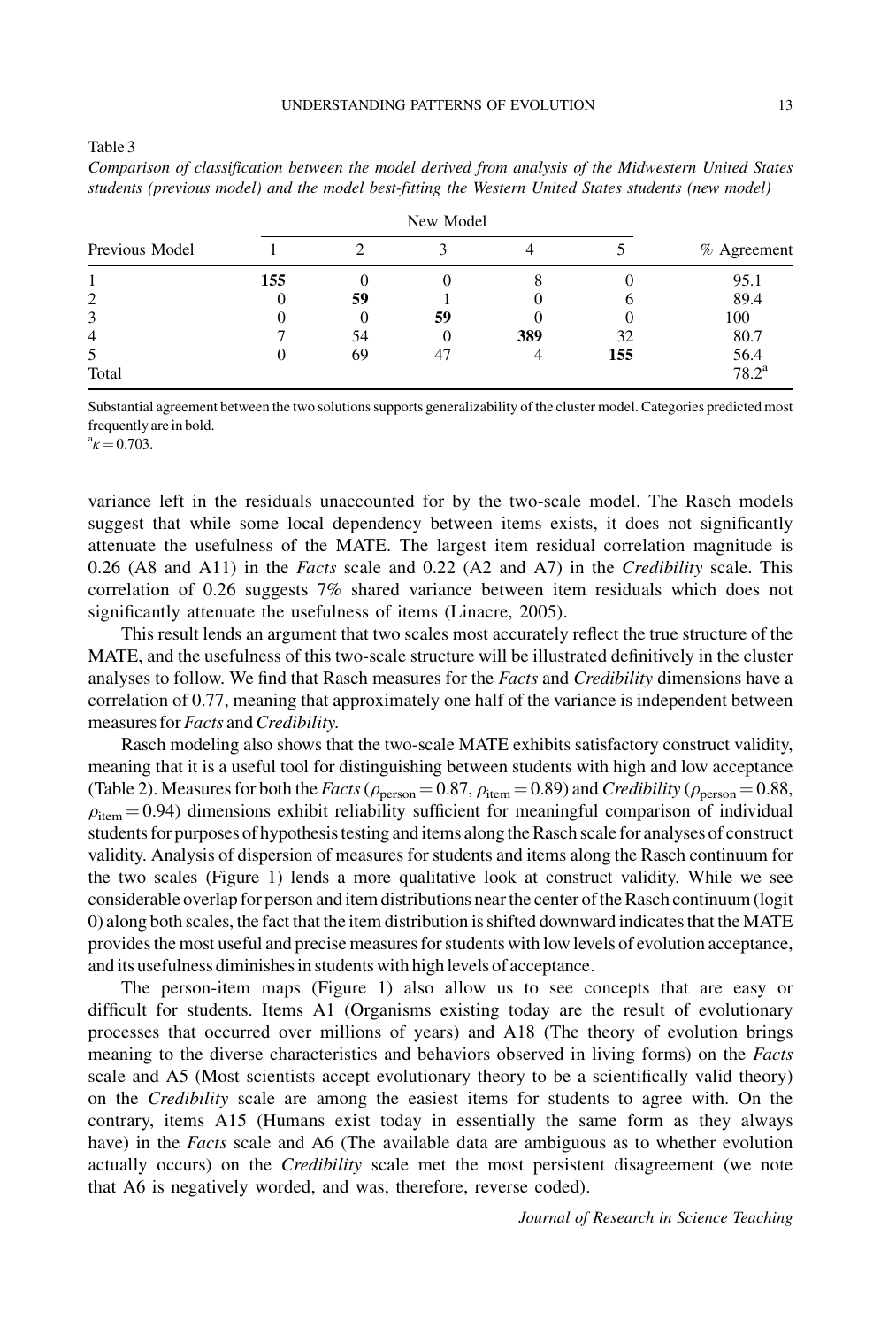As with the single-scale construction of the MATE, a majority of the items in the two-scale construction fit well with the Rasch model. While none of the items display extreme misfit, A5, A11, and A15 display fits that push the high bound of what may be considered a useful item, with infits of 1.44, 1.28, and 1.31, and outfits of 1.40, 1.52, and 1.48, respectively.

The positive item-total correlations of these items (0.20, 0.42, and 0.40, respectively) indicate the general tendency for students with higher levels of evolution acceptance to express agreement. However, a closer look shows there are a number of instances where low acceptance students express agreement and high acceptance students express disagreement, meaning that these items are not as useful as the other items on the MATE.

## RQ2: How Many Distinct Patterns Exist for How College Students Express Their Acceptance of Evolution?

Comparison of sum of squares error (SSE) and Dunn indices between 2- and 10-cluster solutions shows a 5-cluster solution as the optimal explanation of the data (Figure 2). Students' acceptance of evolution can be subsequently classified into five distinct clusters. The five-cluster solution maximizes the Dunn index at 0.20, indicating the most similarity among students in a given group, and maximization of the separation among students in different groups. The SSE also supports the five-cluster solution.

We also find substantial agreement between this cluster solution and the five-cluster solution derived from best-fit with the separate dataset from the Western United States (Table 3). In classifying students within one of the five clusters, these models have a percent agreement of 78.2% and a kappa value of 0.703, indicating that the model derived from the Midwestern students has substantial robustness and generalizability. We now proceed to discuss the evolution acceptance profile associated with each cluster.

## RQ3: What Are Key Similarities and Differences of Evolution Acceptance Among the Cluster Profiles?

Group-Level Response Variance. At the most general multivariate level, we found response patterns on the MATE are significantly different among groups at the 0.05 alpha level ( $\Lambda$  = 0.015,  $F_{(80,661.2)} = 14.2$ ,  $p \ll 0.001$ ), and that these group-level differences account for 63% of the



Figure 2. Plots of the Dunn index (black) and sum of squares error (gray) for multiple cluster solutions. Journal of Research in Science Teaching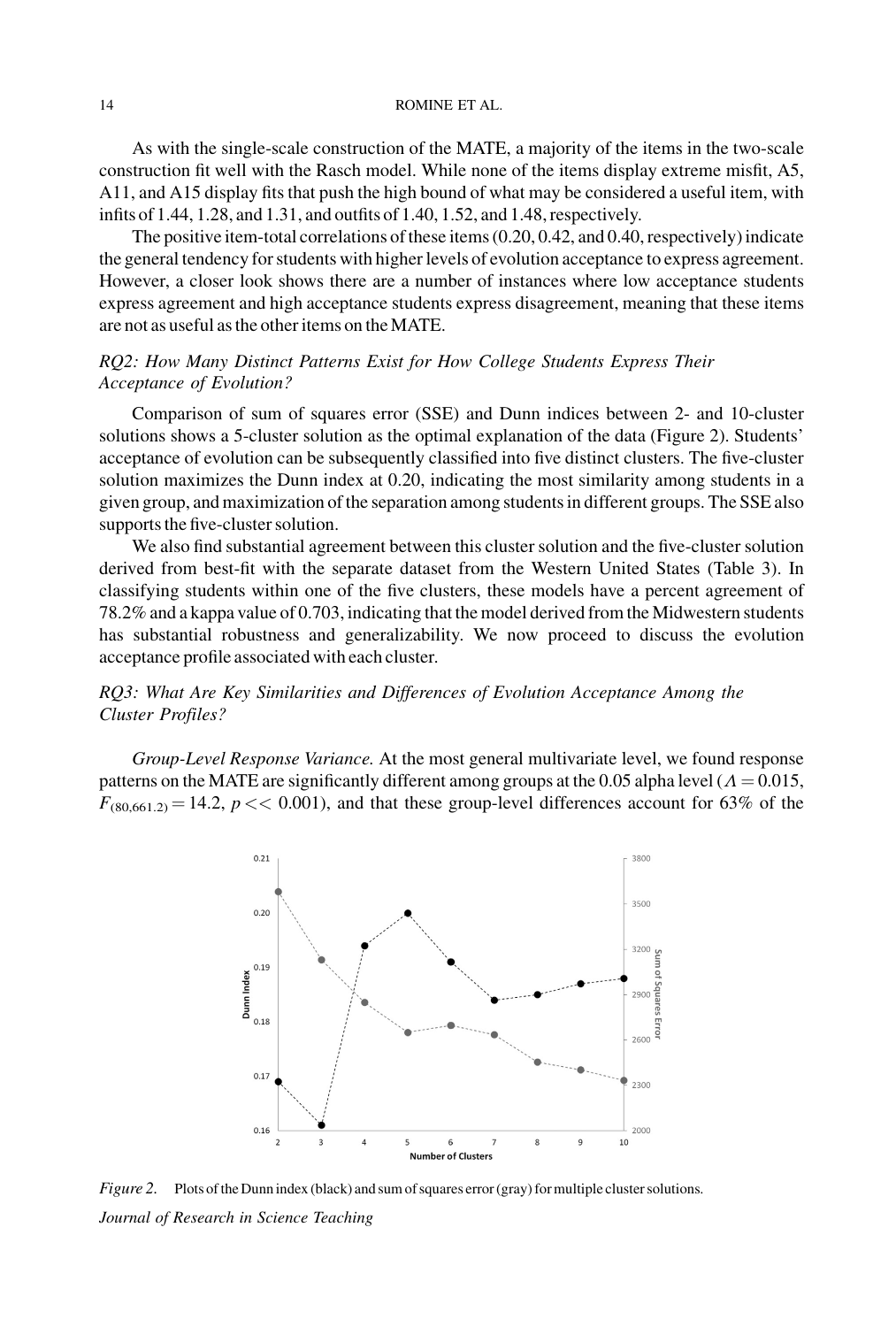variation in the data ( $\eta_{\text{partial}}^2 = 0.63$ ). At the single-item level, we found significantly different between-group response levels on all items  $(6.03 \le F_{(4,186)} \le 99.75, p \lt 0.001)$ , respectively accounting for between 11% and 68% of variation in item responses  $(0.11 \le \eta_{\text{partial}}^2 \le 0.68;$ Table 4, Figures 3 and 4). Group differences accounted for over one half of the response variance on items A1, A3, A10, and A14. A1 and A3, within the Facts dimension, measure the extent to which students accept large time scales. Items A10 and A14, within the *Credibility* dimension, solicit acceptance based on both scientific (A10) and religious grounds (A14). Levels of acceptance were most similar on A5, indicating general agreement across all groups that scientists accept the scientific validity of evolution.

Description of the Cluster Profiles. Although separation among the cluster groups is significant under both statistical and practical considerations, we can begin to describe the acceptance qualities of students in each of the five cluster profiles. We note MATE item means for each cluster profile in Figure 3 and highlight the proportion of the study population from each cluster in Figure 5. We subsequently describe cluster profiles by highlighting patterns in mean MATE scores for each dimension ( $0 =$  strongly disagree;  $4 =$  strongly agree) as well as unique item response patterns within each cluster profile (Tables 4 and 5).

As we discuss item means within acceptance profiles, the Likert-scale values for particular items are reversed ( $0 =$  strongly agree;  $4 =$  strongly disagree). Reversed scales affect 9 of 10 items

|                  |                  | Cluster 1<br>$(n = 44)$ |                  | Cluster 2<br>$(n=23)$ |                  | Cluster 3<br>$(n=12)$ |                  | Cluster 4<br>$(n=78)$ |                  | Cluster 5<br>$(n=34)$ |                           |
|------------------|------------------|-------------------------|------------------|-----------------------|------------------|-----------------------|------------------|-----------------------|------------------|-----------------------|---------------------------|
| Item             | $\boldsymbol{M}$ | SD                      | $\boldsymbol{M}$ | <b>SD</b>             | $\boldsymbol{M}$ | <b>SD</b>             | $\boldsymbol{M}$ | SD                    | $\boldsymbol{M}$ | <b>SD</b>             | $\eta_{\text{Partial}}^2$ |
| A <sub>1</sub>   | 3.91             | 0.29                    | 3.74             | 0.45                  | 0.50             | 0.90                  | 3.33             | 0.62                  | 2.41             | 0.74                  | 0.68                      |
| A <sub>3</sub>   | 3.70             | 0.73                    | 3.22             | 0.85                  | 0.17             | 0.58                  | 2.91             | 0.84                  | 1.68             | 1.04                  | 0.56                      |
| A8               | 3.59             | 0.66                    | 2.52             | 1.12                  | 1.58             | 1.16                  | 2.88             | 0.76                  | 1.71             | 0.76                  | 0.41                      |
| A11              | 3.61             | 0.78                    | 2.96             | 1.19                  | 0.75             | 1.06                  | 2.62             | 0.97                  | 2.65             | 0.81                  | 0.34                      |
| A12              | 3.23             | 0.83                    | 3.30             | 0.70                  | 1.08             | 1.16                  | 2.62             | 0.71                  | 2.24             | 0.78                  | 0.34                      |
| A13              | 3.39             | 0.69                    | 3.09             | 0.95                  | 1.00             | 0.60                  | 2.71             | 0.63                  | 2.32             | 0.77                  | 0.40                      |
| $A15^a$          | 3.36             | 1.06                    | 1.83             | 1.27                  | 0.25             | 0.45                  | 2.58             | 1.03                  | 1.65             | 1.07                  | 0.38                      |
| A16              | 3.36             | 0.81                    | 2.61             | 1.03                  | 0.83             | 0.58                  | 2.62             | 0.84                  | 2.03             | 0.83                  | 0.36                      |
| A18              | 3.68             | 0.52                    | 2.87             | 1.10                  | 1.33             | 0.89                  | 2.94             | 0.61                  | 2.41             | 0.78                  | 0.40                      |
| A20              | 3.50             | 0.93                    | 2.83             | 1.11                  | 0.92             | 1.00                  | 2.78             | 0.82                  | 1.97             | 0.83                  | 0.36                      |
| $\boldsymbol{M}$ | 3.53             |                         | 2.90             |                       | 0.84             |                       | 2.80             |                       | 2.11             |                       |                           |
| <b>SD</b>        | 0.20             |                         | 0.52             |                       | 0.45             |                       | 0.23             |                       | 0.35             |                       |                           |
| $A2^a$           | 3.57             | 0.50                    | 1.52             | 0.90                  | 1.25             | 1.36                  | 2.27             | 0.77                  | 1.91             | 1.03                  | 0.44                      |
| $A4^a$           | 3.52             | 0.73                    | 1.30             | 1.11                  | 1.33             | 1.23                  | 2.58             | 0.76                  | 1.62             | 0.82                  | 0.47                      |
| A5               | 3.41             | 0.73                    | 2.65             | 1.07                  | 3.17             | 0.72                  | 2.82             | 0.73                  | 2.74             | 0.75                  | 0.11                      |
| $A6^a$           | 2.93             | 0.87                    | 1.39             | 0.66                  | 1.58             | 0.90                  | 2.15             | 0.90                  | 1.56             | 0.86                  | 0.29                      |
| $A7^a$           | 3.86             | 0.41                    | 1.43             | 1.24                  | 1.25             | 1.60                  | 3.09             | 1.01                  | 3.15             | 0.89                  | 0.42                      |
| $A9^a$           | 3.70             | 0.73                    | 1.26             | 1.29                  | 1.17             | 0.94                  | 3.03             | 0.76                  | 2.56             | 0.86                  | 0.48                      |
| $A10^a$          | 3.64             | 0.65                    | 1.48             | 1.34                  | 0.75             | 0.75                  | 2.81             | 0.65                  | 1.97             | 0.87                  | 0.52                      |
| $A14^a$          | 3.66             | 0.57                    | 1.17             | 0.89                  | 0.50             | 0.90                  | 2.47             | 0.94                  | 2.03             | 1.17                  | 0.50                      |
| A17 <sup>a</sup> | 3.52             | 0.66                    | 0.87             | 0.69                  | 2.25             | 0.97                  | 2.60             | 0.78                  | 2.12             | 1.12                  | 0.47                      |
| A19 <sup>a</sup> | 3.50             | 0.63                    | 1.22             | 1.13                  | 0.92             | 1.00                  | 2.41             | 0.83                  | 1.97             | 1.09                  | 0.44                      |
| $\boldsymbol{M}$ | 3.53             |                         | 1.43             |                       | 1.42             |                       | 2.62             |                       | 2.16             |                       |                           |
| <b>SD</b>        | 0.25             |                         | 0.47             |                       | 0.78             |                       | 0.31             |                       | 0.50             |                       |                           |

Table 4 Mean acceptance scores on items on the MATE for students in each cluster

<sup>a</sup>Likert-scale reversed due to negative item loading to the dimension.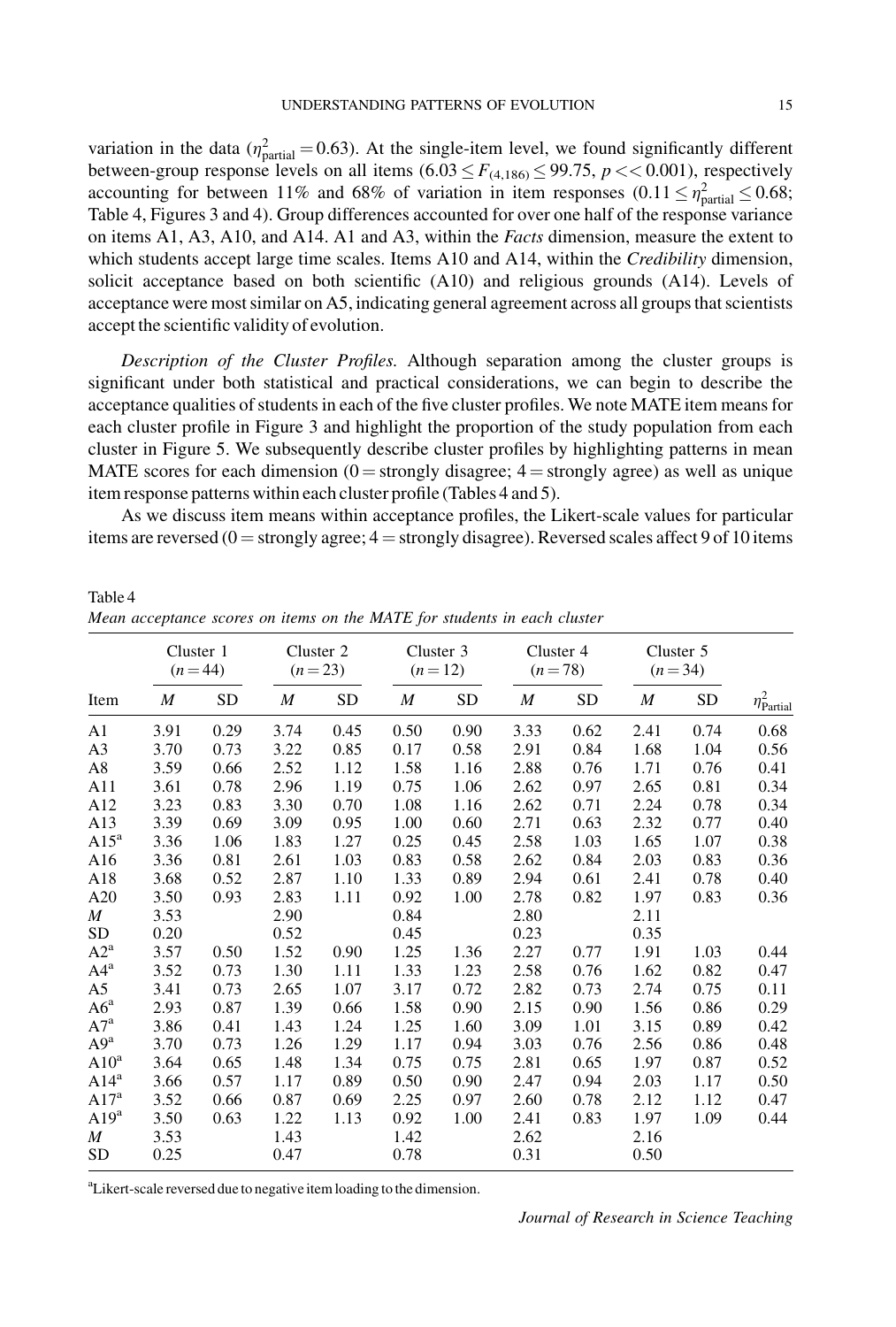#### 16 ROMINE ET AL.



Figure 3. Cluster separation effect sizes for items on the MATE.

on the Credibility dimension and 1 item on the Facts dimension (see Table 2). All item scores and statistics should be interpreted as degree of acceptance  $(0 = no$  acceptance,  $4 = maximum$ acceptance) expressed, not students' raw responses.

### Cluster 1: Uniform, High Acceptance

Cluster 1 (23.0% of the population;  $n = 44$ ) is exemplified by uniform and consistently high acceptance of evolution. Mean acceptance scores for this cluster indicated strong agreement for both Facts  $(3.53 \pm 0.20)$  and Credibility  $(3.53 \pm 0.25)$ , placing the group between "agree" and "strongly agree" for both dimensions. There was also little variation in responses on the MATE among the students in this group. These students expressed the highest average acceptance on A1 and A7, indicating agreement with an evolutionary time scale over millions of years (A1) and agreement that the Earth is at least 4 billion years old (A7). Cluster 1 students had the greatest difficulty agreeing with item A6, the only item with an average rating below 3 (the "agree" level) for the group; this indicated some degree of doubt regarding whether there are valid scientific data to support evolution.



Figure 4. MATE scale score profiles for the five response clusters. Journal of Research in Science Teaching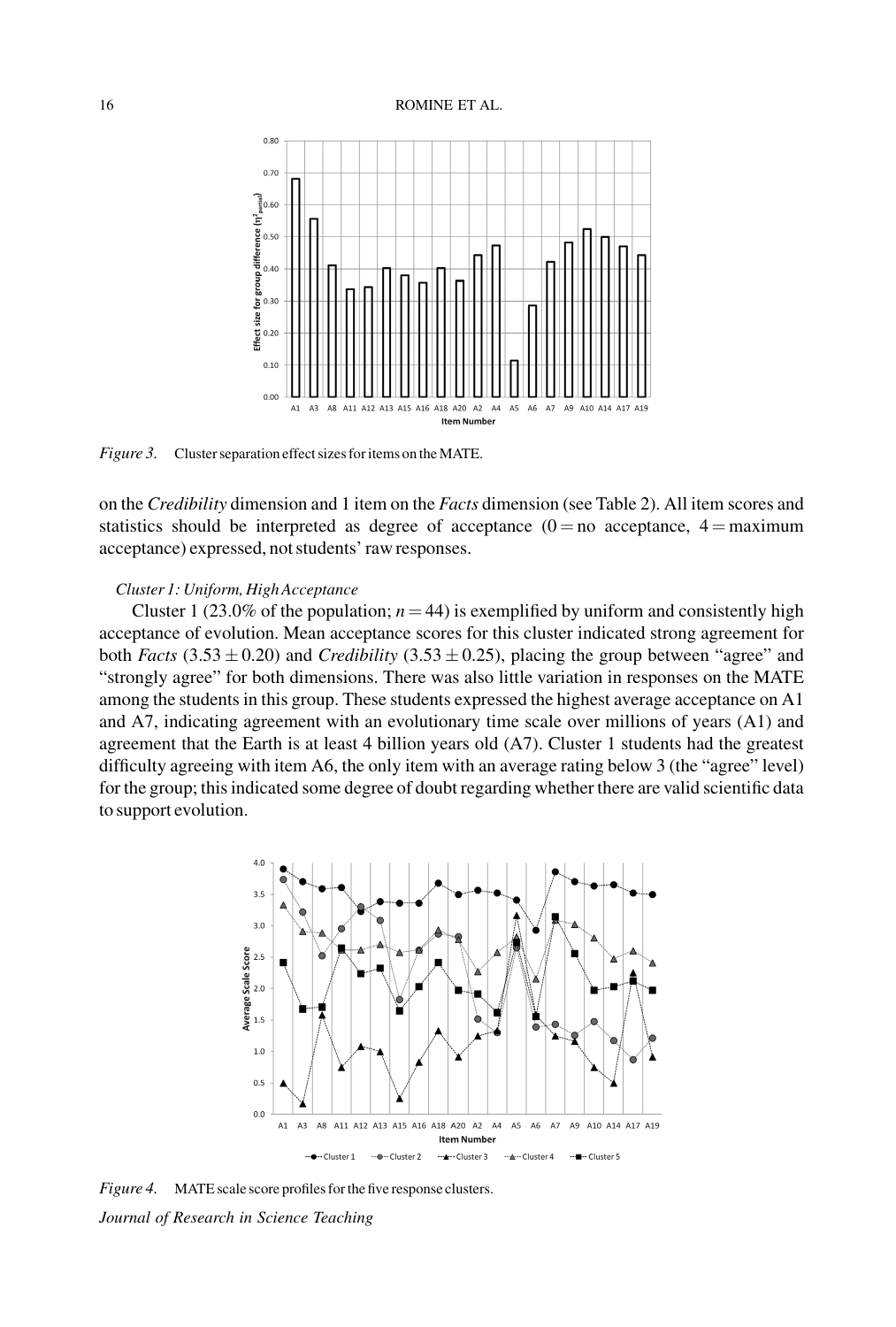

Figure 5. Features of each MATE acceptance profile by sample size and proportion of the overall study population.

### Cluster 2: Accepting Facts, Rejecting Credibility

Cluster 2 (12.1% of the population;  $n = 23$ ) is defined by its asymmetrical profile (Figure 4), exemplified by a significantly higher average agreement with Facts than *Credibility* ( $t_{18} = 6.65$ ,  $p \ll 0.001$ ). The average agreement with *Facts* about evolution was  $2.90 \pm 0.52$  for this group, approximately at the "agree" level. On the other hand, average acceptance of *Credibility* was  $1.43 \pm 0.47$ , between "disagree" and "neutral." Among *Facts* items, Cluster 2 students expressed highest agreement with items A1 and A12. This indicates high acceptance of evolutionary change over millions of years (A1) and an appreciation of rigorous scientific methodology (A12).

A15 was the only item in the *Facts* dimension with an average rating below 2 ("neutral") for Cluster 2 students. Agreement with this item indicates that Cluster 2 students think that humans today exist in essentially the same form in which they always have. The contrast of item A15 with item A3 (humans are a product of evolutionary change), hints that essentialist biases could be sources of conflict for this group (e.g., species have essential identities that cannot change, Evans, 2008; Mayr, 1982).

| Cluster Profile | <b>Profile Features</b>                | Dimension<br>1: Facts | Dimension<br>2: Credibility | Items With Higher<br>Avg. Acceptance | Items With Lower<br>Avg. Acceptance |
|-----------------|----------------------------------------|-----------------------|-----------------------------|--------------------------------------|-------------------------------------|
| Cluster 1       | Uniform<br>acceptance                  | $3.53 \pm 0.20$       | $3.53 \pm 0.25$             | A1, A7                               | A6                                  |
| Cluster 2       | Accept facts,<br>reject<br>credibility | $2.90 \pm 0.52$       | $1.43 \pm 0.47$             | A1, A12                              | A9, A14, A17,<br>A19                |
| Cluster 3       | Reject facts,<br>reject<br>credibility | $0.84 \pm 0.45$       | $1.42 \pm 0.78$             | A5, A8, A18                          | A3, A15                             |
| Cluster 4       | Moderate<br>acceptance                 | $2.80 + 0.23$         | $2.62 + 0.31$               | A1, A7, A9                           | A <sub>2</sub> , A <sub>6</sub>     |
| Cluster 5       | Dispersed<br>neutrality                | $2.11 + 0.35$         | $2.16 \pm 0.50$             | A5, A7, A9, A11                      | A3, A4, A6, A8,<br>A15              |

| Table 5                                                                                         |  |  |  |
|-------------------------------------------------------------------------------------------------|--|--|--|
| Key features of each cluster profile, including items with highest and lowest average agreement |  |  |  |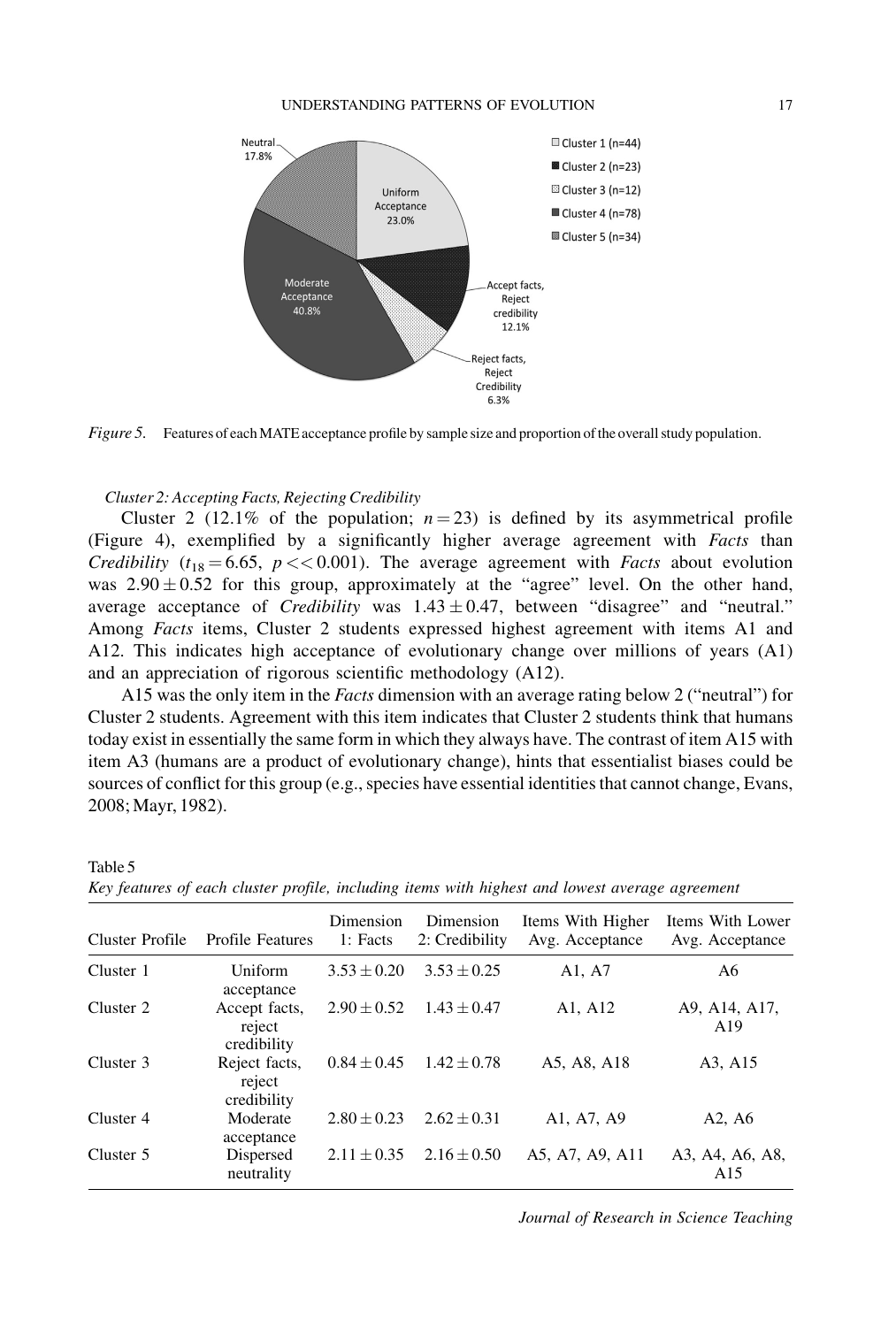Cluster 2 had persistent disagreement with items in the Credibility dimension. The group expressed the greatest disagreement with items A9, A14, A17, and A19. Low scores on these items indicate sympathy with the Biblical account of creation (A14), including support of the idea that all life appeared at the same time (A19) and organisms are in the same form they have always been (A9). Furthermore, Cluster 2 was the only group to agree with "much of the scientific community doubts if evolution occurs" (A17).

### Cluster 3. Rejecting Facts and Credibility

Like Cluster 2, Cluster 3 is defined by an asymmetrical profile (Figure 4). However, the asymmetry goes in the opposite direction and is less pronounced. We also see slightly higher average agreement with Credibility and less agreement with Facts ( $t_{18} = 2.03$ ,  $p = 0.058$ ). Cluster 3 comprised the smallest proportion of students in our population (6.3% of the population;  $n = 12$ ).

There is no statistical or practical difference in average acceptance of *Credibility* between Cluster 2 and 3 students. Scheffe difference tests indicate that Cluster 3 acceptance of individual items on the *Credibility* dimension are statistically equal to those in Cluster 2, with the exception of item A17, which was significantly higher in Cluster 3  $(d_{\text{schiffe}} = 1.40, \text{ SE}_{\text{schiffe}} = 0.30, p \ll 0.001)$ . This indicates that while Cluster 3 students have similar concerns about the credibility of evolutionary science, they are more likely than individuals in Cluster 2 to acknowledge evolution acceptance within the scientific community.

The greatest defining feature of the Cluster 3 student is vehement rejection of the Facts dimension. The average *Facts* score for Cluster 3 students was  $0.84 \pm 0.45$  (below the "disagree" level), a mean that is significantly lower than Cluster 2 students ( $t_{18} = 9.50$ ,  $p \ll 0.001$ ). Furthermore, Cluster 3 students have significantly lower acceptance levels than Cluster 2 students on all of the items in the *Facts* dimension. The only near exception is Item A8, which was similar to Cluster 2, but still significantly different by just under one level of agreement on the Likert scale  $(d_{\text{scheffe}} = 0.94, SE_{\text{scheffe}} = 0.29, p = 0.038).$ 

Cluster 3 students had the lowest average scores on items A3 and A15, at  $0.17 \pm 0.58$ and  $0.25 \pm 0.45$ , respectively. This suggests a particularly strong sentiment that humans are excluded from the process of evolution. The students in this group had the highest average *Facts* scores on items A8 and A18, at  $1.58 \pm 1.16$  and  $1.33 \pm 0.89$ , respectively. While these scores are still below the "neutral" level, they indicate that some Cluster 3 students acknowledge the explanatory value of evolutionary theory (A18) and that data are used to support evolutionary theory (A8).

#### Cluster 4: Uniform Moderate Acceptance

As with Cluster 1, the profile of students in Cluster 4 (40.8% of the population;  $n = 78$ ) is marked by uniformity across both dimensions (Figure 4). However, in comparison to Cluster 1, the average Cluster 4 levels of acceptance for both dimensions are moderate and significantly lower (*Facts:*  $t_{18} = 7.54$ ,  $p \ll 0.001$ ; *Credibility:*  $t_{18} = 7.25$ ,  $p \ll 0.001$ ). Cluster 4 students have scores above 3 (the "agree" level) on items A1, A7, and A9, indicating agreement that evolution occurs over millions of years (A1), disagreement that the Earth is less than 20,000 years old (A7), and disagreement that organisms (species) have always existed in their current forms (A9). Items with lower acceptance for Cluster 4 students include A2 and A6, with relatively neutral scores of  $2.27 \pm 0.77$  and  $2.15 \pm 0.90$ , respectively. These scores indicate neutral views of evolution as scientifically testable (A2) and neutral views on the ambiguity of evolutionary data (A6).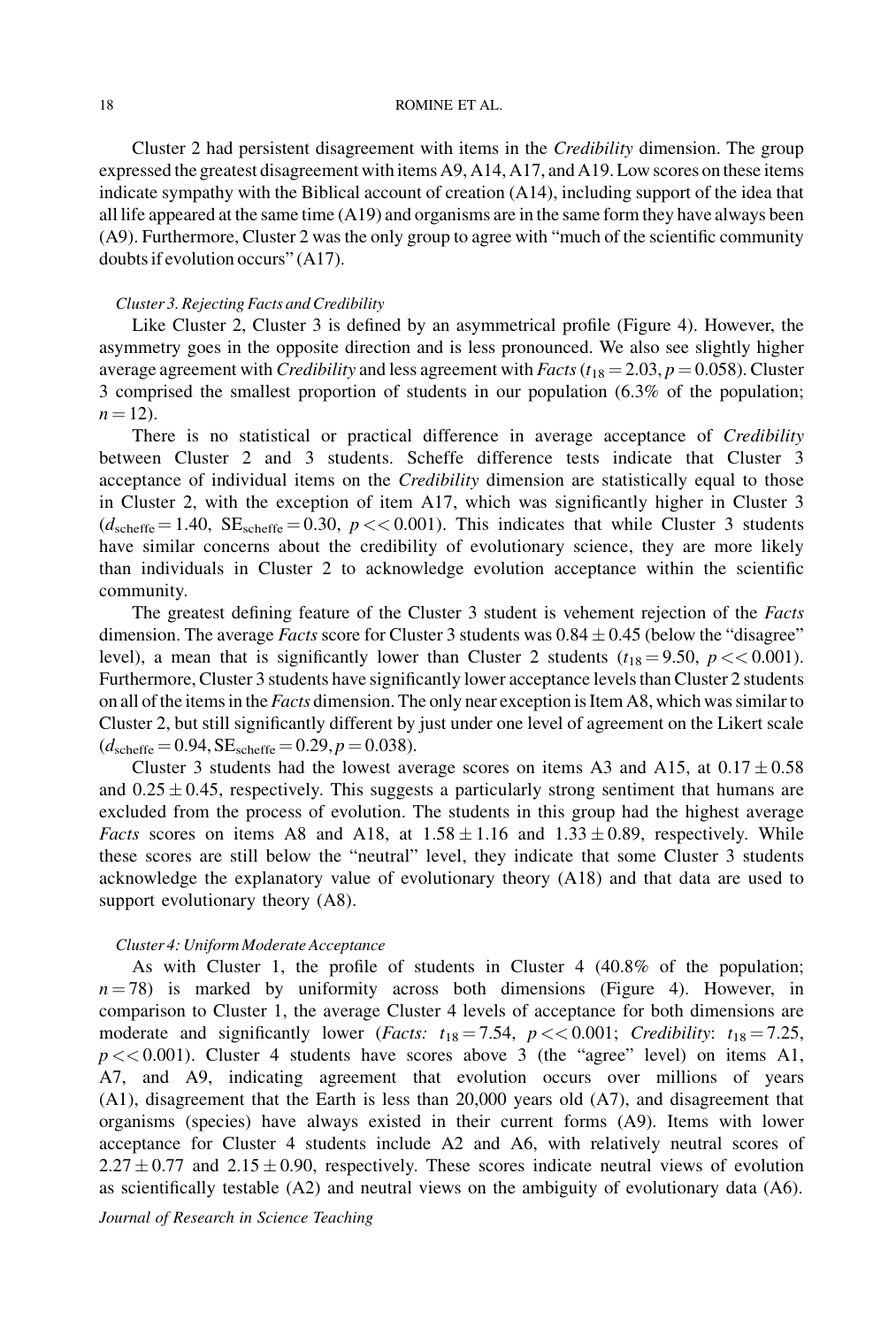### Cluster 5: Dispersed Neutrality

Cluster 5 (17.8% of the population,  $n = 34$ ) is demarcated by dispersed, but largely neutral views of both the Facts and Credibility dimensions. Means for both dimensions in Cluster 5 hover just above the "neutral" level of 2.0, with average acceptance of Facts at  $2.11 \pm 0.35$  and acceptance of *Credibility* statistically equal at  $2.16 \pm 0.50$ . While relatively symmetric, this profile is more variable than the other symmetric profiles (Clusters 1 and 4). Within the Facts dimension, only item A11 had a score over 2.5 (closer to "agree" than "neutral"). A relatively high score above 3.0 on A7 (Credibility dimension) compliments A11, documenting that Cluster 5 students disagree with the idea that the Earth is less than 20,000 years old (A7) and agree that Earth is over 4 billion years old (A11). Items A5 and A9 in the Credibility dimension had average scores over 2.5 for Cluster 5 students, indicating agreement with the validity of evolution within the scientific community (A5) and agreement that organisms (species) do not change over time (A9).

Cluster 5 students had the most difficulty agreeing with items A3, A8, and A15 in the Facts dimension and items A4 and A6 in Credibility dimension. The low scores on A3, A8, and A15 suggest that Cluster 5 students do not agree that humans have evolved (A3, A15), and do not agree that there is a significant body of data supporting the theory of evolution (A8). This latter aspect is corroborated by agreement that evolution is based on speculation (A4) and that evolutionary data are ambiguous (A6).

### RQ4: What Is the Role of Content Knowledge in Students' Acceptance of Evolution?

We find a Pearson correlation of 0.30 for acceptance of Facts with knowledge of macroevolution (Re-MUM, Walter & Romine, in review), and 0.43 between acceptance of Credibility and knowledge of macroevolution (Re-MUM, Authors, in review). When corrected for unreliability of the Rasch scales, these correlations become 0.39 and 0.56, respectively. This means that about 16% of the variance in the Facts scale and about 31% of the Credibility scale can be explained by knowledge of macroevolution. Although correlation does not equal causation, this may also imply that knowledge of macroevolution has twice the effect on students' acceptance ofCredibility than Facts.

Although correlation analysis provided a quantitative first approximation on the extent to which knowledge and acceptance of evolution relate, analysis of differences in re-MUM measures between students in each cluster permitted a richer understanding of this relationship. Significant differences in average measures for knowledge of macroevolution were found between the five groups  $(F_{(4.186)} = 11.81, p \lt 0.001, \omega^2 = 0.18)$ .

Given the moderate correlations described above, we were not surprised that the high evolution accepters (Cluster 1) had the highest average logit measure for knowledge of macroevolution ( $M = 1.51$ , SD = 0.95). However, we found it more surprising that the students who generally accepted the facts, but not its credibility (Cluster 2) had the lowest average logit measure for macroevolution of all of the groups ( $M = 0.051$ , SD = 0.68). Scheffe tests show that Cluster 2 students had average knowledge levels significantly lower than both the high acceptance  $(d_{\text{schiffe}} = 1.45, SE_{\text{schiffe}} = 0.22, p \ll 0.001)$  and the uniform moderate acceptance (Cluster 4) students ( $d_{\text{scheffe}} = 0.76$ ,  $SE_{\text{scheffe}} = 0.20$ ,  $p = 0.009$ ).

The groups showing the lowest average acceptance (Cluster 3), uniform moderate acceptance (Cluster 4), and neutral acceptance (Cluster 5) had moderate, and relatively equal knowledge levels of macroevolution, with mean logit measures of 0.80 (SD = 1.36), 0.81 (SD = 0.76), and 0.68  $(SD = 0.83)$ , respectively. These distinctions show that the relationship between knowledge and acceptance of evolution is not a simple linear relationship. Instead, this relationship is nuanced and reflected by a low-to-moderate effect size. The population estimate  $\omega^2$  for the ANOVA test was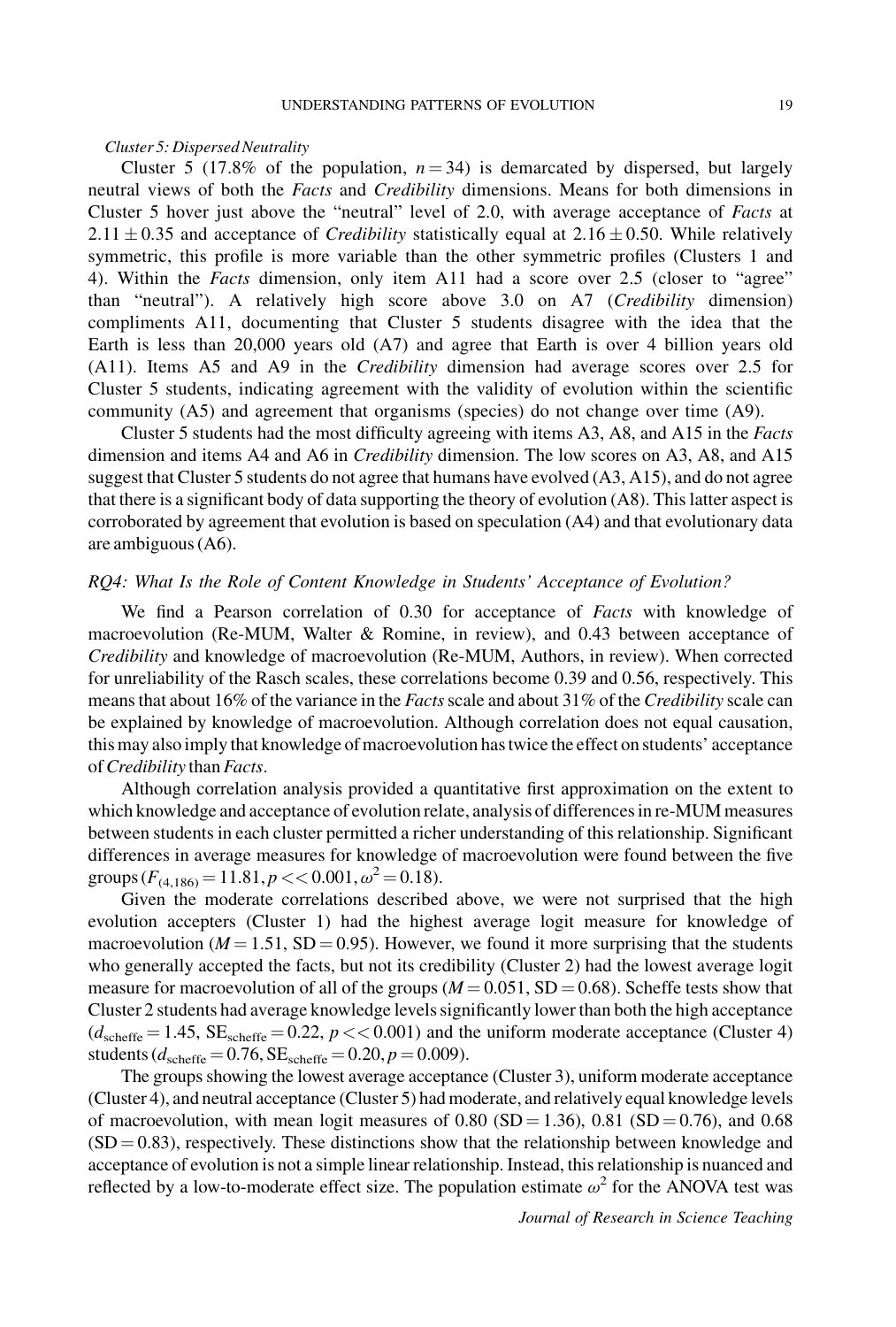measured at 0.18, suggesting that the group distinctions for acceptance found in this study explain just under one-fifth of the variation in post-secondary students' knowledge of macroevolution.

### Discussion

The MATE has been used frequently in evolution education research, but has not been validated on post-secondary students with Rasch analysis. The present lack of validity evidence for the MATE is troubling. AsWagler and Wagler (2013) suggest, it is unreasonable to assume that the MATE's behavior is invariant across different populations; indeed, they use CFA and Rasch methods to show the inadequacy of 1-, 2-, and 6-factor measurement structures for a Hispanic population of pre-service teachers. This said, evidence for lack of validity in certain populations should not be taken imply that the MATE is an invalid measure for all populations. We wish to note here that the substantial cluster classification agreement between the predominantly White sample which served as a focus in this study and the predominantly Hispanic sample used for model validation shows that the five-cluster solution we derived from the MATE is indeed generalizable and useful.

Efficacy and validity of any measurement tool, including the MATE, should be evaluated on a case-by-case basis. We discuss our results with the goal of providing new and continuing methodological support for the MATE as a measurement tool, write an operational definition of evolution acceptance for the MATE, and provide suggestions for how our cluster profiles inform and align with evolution education research.

## The MATE as a Measurement Tool

The MATE is the most popular means to measure evolution acceptance in the published literature (Table 1). Rutledge and Warden (1999) and Rutledge and Sadler (2007) have already confirmed that the MATE exhibits high reliability and construct validity from the perspective of Classical Test Theory. They found that the MATE was largely unidimensional, citing that 71% of the variance in the data came from a single factor (Rutledge & Warden, 1999). Considering the high reliability, one would expect that a one-dimensional measurement model would account for students' responses on the MATE adequately. However, high reliability does not imply that the MATE is unidimensional (Schmitt, 1996). While the MATE has never been used twodimensionally, we found that two separate unidimensional models better met the assumptions of both the Rasch and classical measurement frameworks, and that the new model uncovered facets of acceptance that were not previously gleaned from past work.

### Exploring the "Facts" and "Credibility" Dimensions

Looking at items in each scale collectively, we found 10 items on the MATE measure acceptance of facts and supporting data for evolution (Scale 1, Facts), and the other 10 items measure acceptance of the credibility of evolutionary science and rejection of non-scientific ideas (Scale 2, Credibility). This supports two assertions. First, the two dimensions suggest that the MATE has not been used to its full capacity for providing detailed measures of students' acceptance of evolution. Second, the dimensions do not appear to be opposites of one another.

Readers who look at the MATE from an "expert perspective" may have difficulty accepting how "paired items" could be split between two factors. On the surface, negative wording would seem to imply that the two factors are measuring "acceptance" and "doubt," opposite manifestations of a single underlying construct. However, we suggest that negative wording on the MATE is more complex than this, and that in fact negatively worded items might elicit a different thinking pathway, largely independent from the positively worded dimension. While this may be difficult to accept, our theoretical frameworks support this assertion, documenting evolution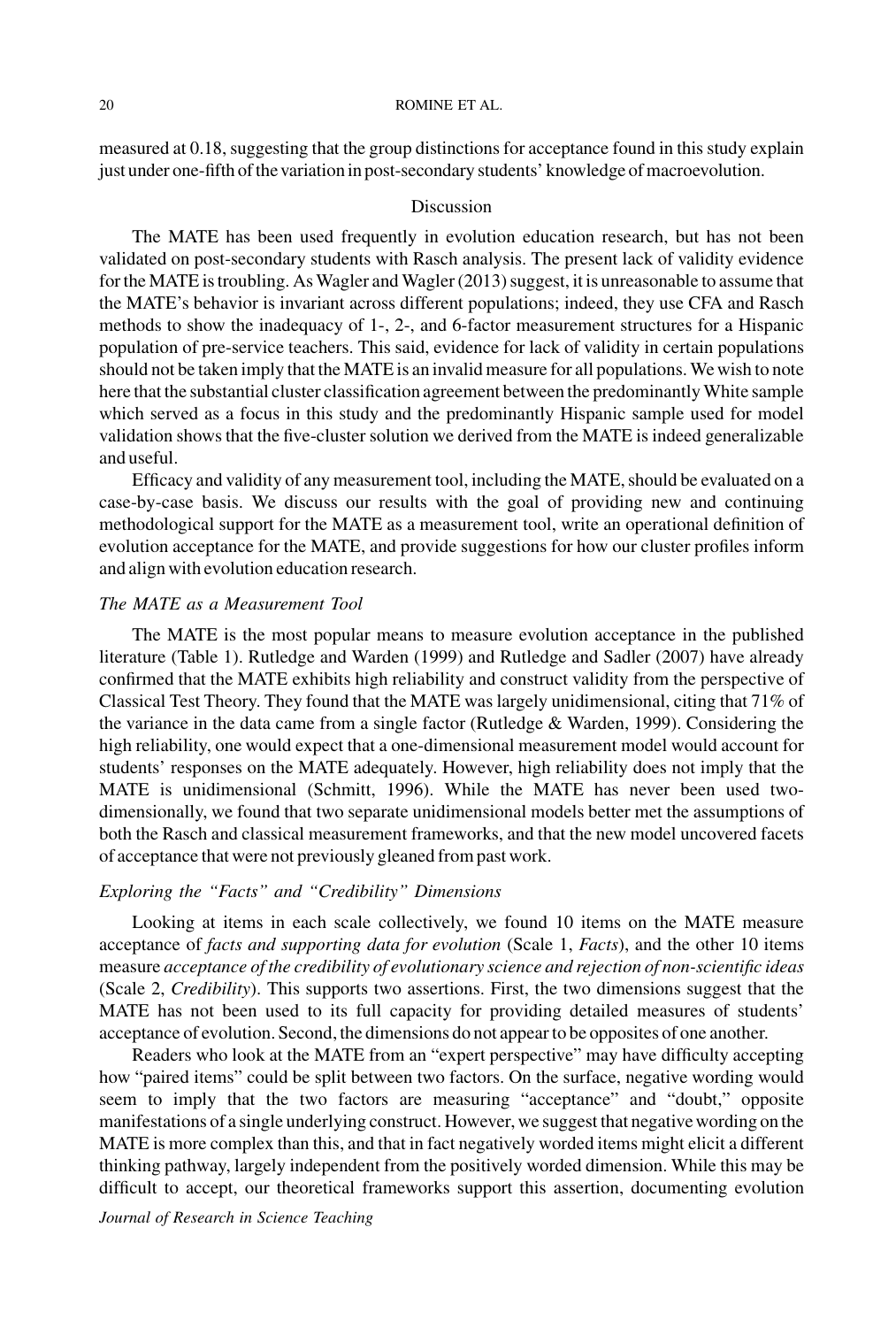acceptance as influenced by the affective domain (Deniz et al., 2008) and unconscious feelings of certainty (Ha et al., 2012). We also see these two dimensions as supporting a cognitive, knowledge-driven domain (Facts and Data) and an affective, emotion-driven domain of acceptance (Credibility), as documented in Deniz et al. (2008). The Credibility dimension may also be influenced by unconscious feelings of certainty as documented by Ha et al. (2012).

We also document support for the Facts and Credibility dimensions of acceptance in studies of evolution acceptance using the EALS (Hawley, Short, McCune, Osman, & Little, 2011) and I-SEA (Nadelson & Southerland, 2012). The items on our *Facts* dimension are similar to those on the Knowledge/Relevance higher order factor on the EALS (Hawley et al., 2011), a dimension that included items on participants' perceptions of evolutionary knowledge, knowledge of the scientific enterprise, genetic literacy, and relevance of evolutionary theory. Similarly, our Credibility dimension has items similar to those from the Creationist Reasoning higher order factor on the EALS, a dimension which included items on participants' distrust of the scientific enterprise, social objections, moral objections, young Earth creationist beliefs, and intelligent design fallacies. We also find support for the *Credibility* dimension in the work of Nadelson and Hardy (2015), who documented a significant correlation ( $r = 0.43$ ;  $p < 0.05$ ) between postsecondary students' trust in science and scientists (Nadelson et al., 2014) and evolution acceptance (I-SEA; Nadelson & Southerland, 2012).

## How Are the "Facts" and "Credibility" Dimensions Different?

When examined at face value, items in the Facts and Credibility dimensions appear to be eliciting the same things. For example, A20, evolution is a scientifically valid theory, loads onto the Facts dimension, while its intended companion, A10, evolution is not a scientifically valid theory, loads onto the *Credibility* dimension. Although these are negative versions of the same statement, they appear to elicit different emotional reactions (an affective response as anticipated by the Deniz et al., 2008 model). Subsequently, although A10 and A20 are true reversals of one another semantically, if considered in terms of our conceptual frameworks, separating them is logical. We would expect A20 to load onto a cognitive dimension (since it elicits cognitive affirmation) and A10 to load onto an affective dimension (since it elicits affective denial).

Other item pairs like A7–A11 and A4–A14 could be also be considered antitheses of each other; however, unlike A10 and A20, the item pairs are not true reversals. In other words, the items do not differ by the inclusion of a "no" or "not," but rather by the inclusion of different adjectives, nouns, and phrases. Wording the items in this way causes some items to be scientifically correct and others to be non-scientific or conveying skepticism. For example, items A7 and A11 both refer to the age of the Earth. They differ by posing different geologic ages, one scientifically accurate (>4 billion years) and one scientifically inaccurate (<20,000 years). Hypothetically, if an individual thought the Earth was 5 million years old, they would disagree with both items.

Our data, therefore, suggest that MATE items should be considered autonomously rather than as item pairs. To put this idea in context of this study, negative phrasing and non-scientific statements are responsible for much of the MATE's two-dimensionality. Negatively worded and scientifically incorrect ideas elicit views rooted in distrust and denial (Scale 2. Credibility). Positively worded and scientifically correct ideas elicit confidence and comfort with facts and supporting data (Scale 1. *Facts*).

Negative and non-scientific ideas are documented in the Credibility dimension in two fashions. Foremost, items in the *Credibility* dimension include several negative terms and phrases, including "incapable" (A2), "not valid" (A4, A10), "ambiguous" (A6), "cannot be correct" (A14), and "doubt" (A17). Secondly, the *Credibility* dimension elicits agreement with non-scientific ideas, including the idea that Earth less than 20,000 years old (A7), organisms exist today in the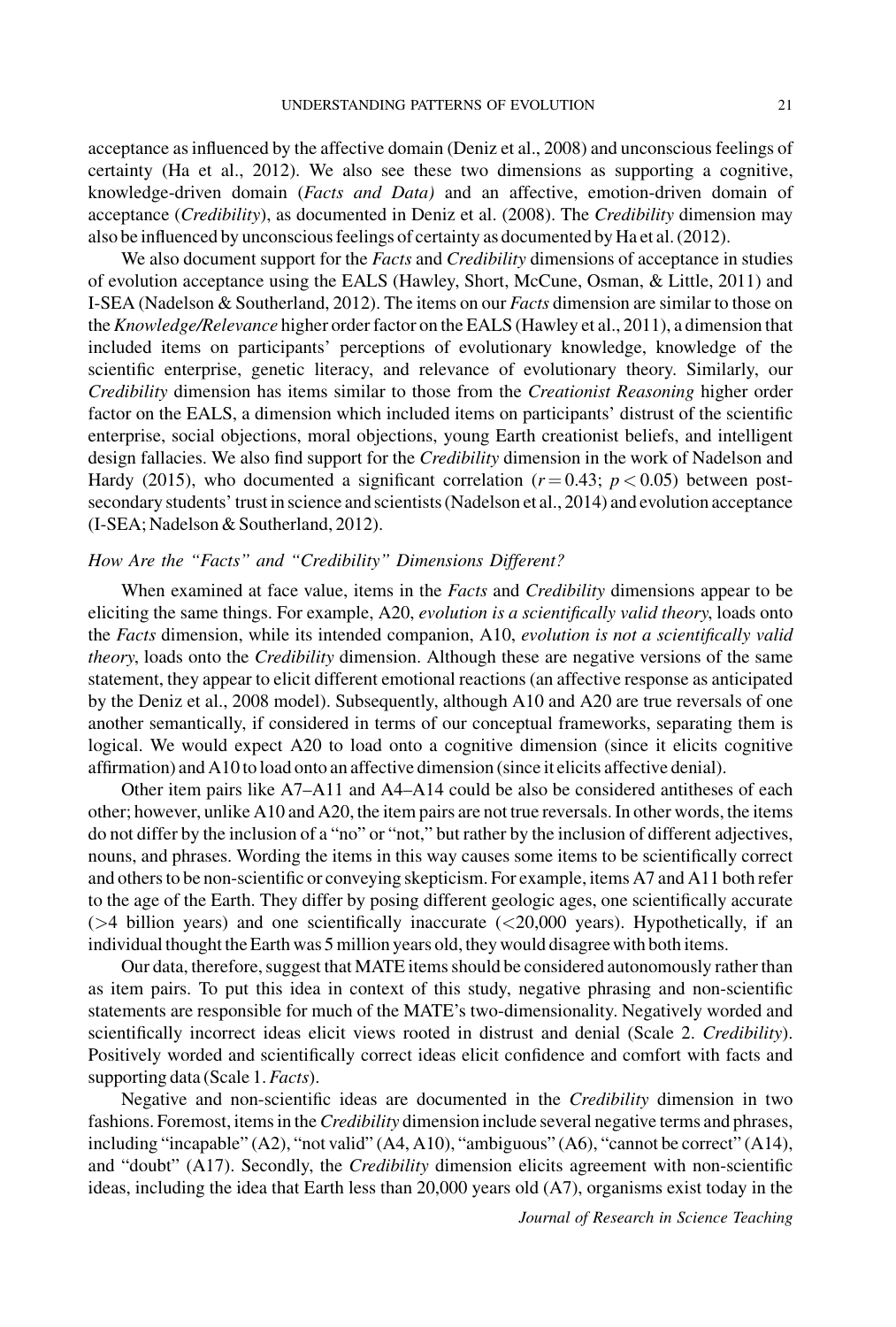essentially the same form they always have (A9), and organisms on Earth came into existence at about the same time  $(A19)$ . In contrast, no items on the *Facts* dimension have negative terms and only one item is non-scientific (A15).

### Operationally Defining Acceptance

One of the primary concerns surrounding the original MATE publications is the lack of an operational definition for "evolution acceptance" as supported by data (Hogan, 2000; Smith, 2010; Wagler & Wagler, 2013). The two acceptance dimensions identified in this study help us to work toward a data-driven operationalization of acceptance as measured by the MATE. Based on our findings and those of existing theoretical frameworks (Deniz et al., 2008; Ha et al., 2012) and related studies of factors influencing evolution acceptance (Nadelson & Hardy, 2015), we, therefore, define acceptance (as measured by the MATE) as including one or both of the following dimensions:

- (1) Agreement with the fact that all life, including humans, has changed over extensive periods of time. This includes agreement with scientific data supporting evolution.
- (2) Agreement that evolutionary science is credible. This includes disagreement with nonscientific ideas about the history of life.

## Does the MATE Conflate Belief With Acceptance?

In the consideration of whether of the MATE could conflate acceptance with religious belief (per concerns of Hogan, 2000; Smith, 2010; Wagler & Wagler, 2013), it is key to discuss the items in the Credibility dimension with potential religious or teleological undertones (A7, A9, A14, A19). Ayoung Earth view, as discussed in A7, is likely drawn from the Usher's chronology date of creation at 4004 BC (about 6,000 years ago). Items A9 and A19 state that species do not change and state that all life appeared at the same time (A19) and does not change (A9). We would expect these items to be in agreement with belief in a single creation event by a supernatural being (God). In contrast, A14 directly states that evolution is incorrect due to a particular religious dogma (the Biblical account of creation).

We cannot reject the idea that some items may directly relate to certain religious beliefs. However, most items do not. For example, a participant could agree that the Earth is less than 6,000 years old due to reasons other than creationist beliefs (such as lack of numeracy skills or unfamiliarity with the age of the Earth). In contrast, agreeing with A14 requires the participant to agree with the Biblical account of creation. A19 is certainly religiously charged. However, A19 does not specifically state that a creation event by a supernatural force is the reason that all living things came into existence at about the same time. For example, an individual could agree with A19 if they misunderstood an event like the Cambrian Explosion.

Moving beyond MATE items with religious undertones, we wonder if religious conflation matters. Does conflating acceptance damage the integrity of the MATE as a measure of evolution acceptance in post-secondary students from the Midwestern United States? The data suggest no, as we found that items with religious undertones (A7, A9, A14, and A19) had excellent fit with the Rasch model and were consistent with other items loading onto the *Credibility* dimension. While some may find this conflation bothersome, we know that religiosity has a significant relationship with evolution non-acceptance in the United States and worldwide (e.g., Hokayem & BouJaoude, 2008; Nadelson & Hardy, 2015; Rutledge & Mitchell, 2002; Trani, 2004). Perhaps elements of religious doctrine should be accounted for in an evolution acceptance instrument. Since we cannot untangle the two issues, it is imperative to address this directly in a measure of acceptance, and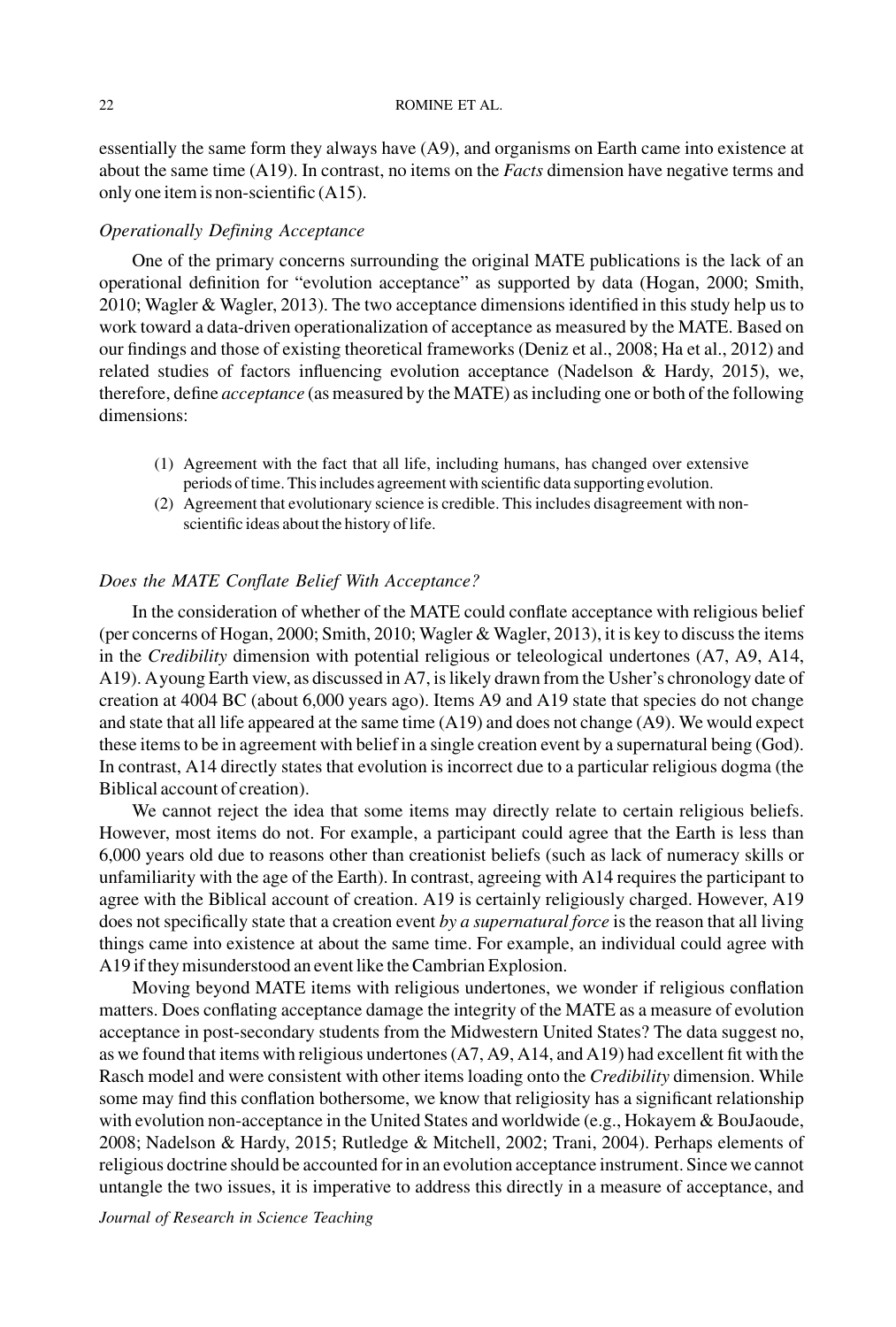acknowledge that conflation with religion could be problematic in less religiously conservative populations.

### Exploring Evolution Acceptance "Profiles"

We found that the MATE could separate students into one of five acceptance profiles, and that the model was generalizable to an external sample. Hence clustering expresses defined groups in the data on this sample that can be generalized to other samples to the same extent that the results of any quasi-experimental study can be generalized. Our data, therefore, suggest that these clusters may be common among many college students in a general education science course.

In our Midwest U.S. population, a majority of students fell into one of the two acceptance profiles (Clusters 1 and 4), and the remaining 36% were characterized by neutral views of evolution (Cluster 5, 17.8%), accepting facts but rejecting the credibility of evolution (Cluster 2, 12.1%), or rejecting both facts and credibility of evolution (Cluster 3, 6.3%). We did not have a profile that accepted the credibility of evolution but rejected the facts and supporting data for it in either the target or validation sample.

What is the qualitative distinction between a person who accepts the *facts*, but rejects the credibility of the theory (Cluster 2), and a person who rejects both the facts and the credibility of the theory (Cluster 3)? It is particularly interesting that Cluster 3 students recognize that scientists accept evolution, but Cluster 2 students do not. These phenomena can perhaps best be explained by the idea that most students enter college with dualistic epistemologies (Perry, 1970), and these beliefs are important to consider when teaching evolution. It is possible that Cluster 2 students were epistemological dualists, viewing the world in terms of black/white or right/wrong. Students with dualistic worldviews are less comfortable with data they perceive to be ambiguous (e.g., the Credibility dimension), and are often less knowledgeable and accepting of evolution (Sinatra, Southerland, McCounaughy, & Demastes, 2003). Dualistic students will also passively ignore information that is contradictory to their worldview, perhaps leading to low measures for knowledge of macroevolution in Cluster 2. In contrast, it is possible that Cluster 3 students had more of a multiplistic epistemology (Perry, 1970), that is, they thought both they and scientists were entitled to their own opinion. Unfortunately, views such as this could lead to suggestions that intelligent design, young Earth creationism, and evolution should hold equal status in schools, especially since Cluster 3 had adamant rejection of both evolution facts and credibility.

On a positive note, it is heartening that about one quarter  $(23%)$  of the students sampled expressed high acceptance of evolution, and that over half  $(\sim 58%)$  of students expressed either neutral or moderate acceptance. Ingram and Nelson (2006) found that students displaying neutral levels of acceptance at the beginning of instruction tended to show among the greatest gains in response to pedagogy targeting evolution. This suggests that, with the help of quality instruction around evolution, it may be feasible to assist a majority of students in attainment of high levels of evolution acceptance.

## Exploring Evolution Knowledge and Acceptance

Some authors note that rejection of evolution can serve as a barrier to developing knowledge about it (Coburn, 1994; Scharmann, 1990). Other research has shown that rejection of evolution does not affect the ability to learn about evolution; in this case, about natural selection (Bishop & Anderson, 1990; Demastes et al., 1995; Sinatra et al., 2003).

Our study supports an ongoing line of research that documents a significant positive relationship between knowledge of macroevolution and evolution acceptance (both acceptance of facts and acceptance of credibility). Walter (2013) and Nadelson and Southerland (2010a) also found that knowledge of macroevolution was significantly correlated with acceptance as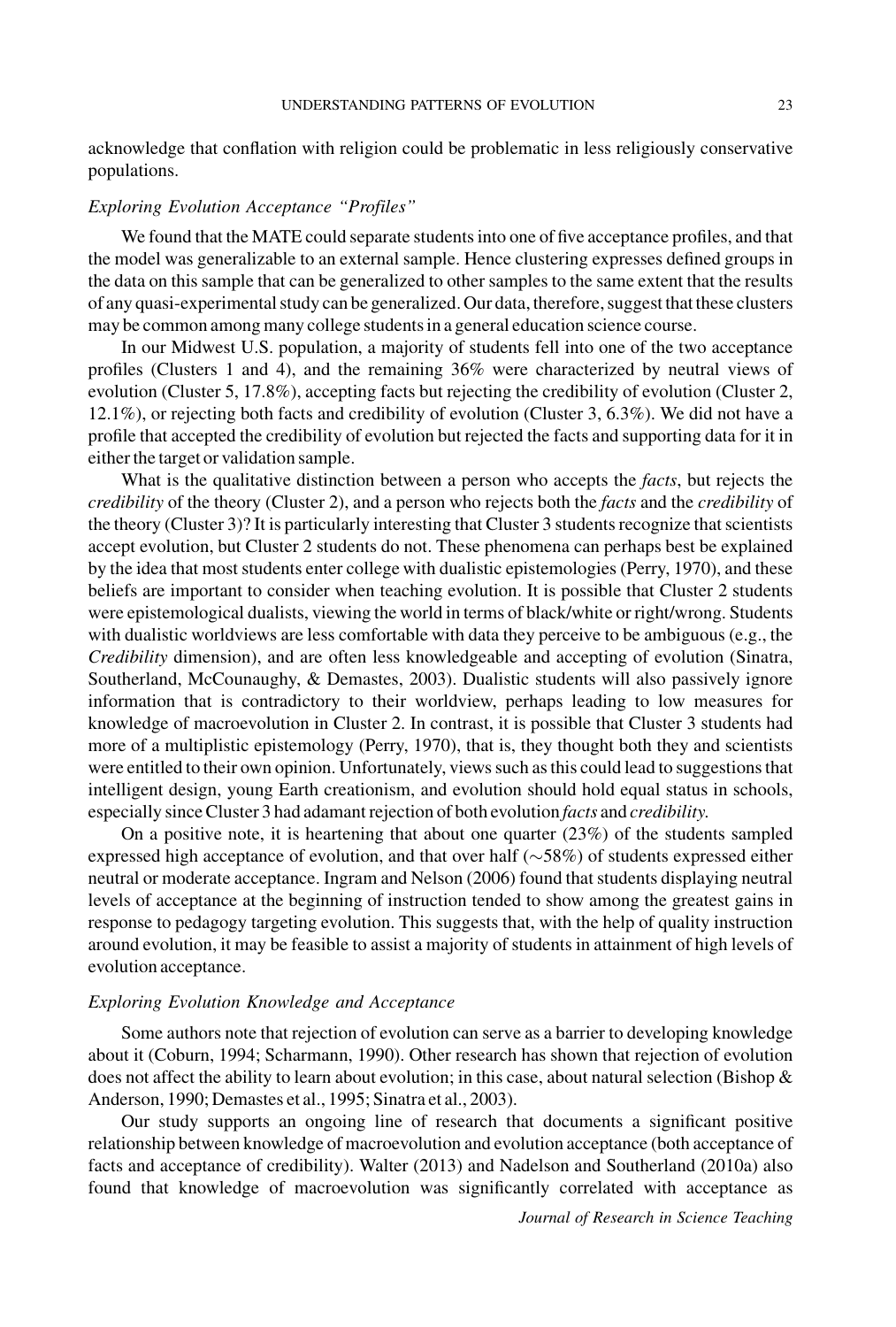measured by the MATE, with significant Pearson's r values of 0.47 and 0.49 (Nadelson & Southerland, 2010b; Walter, 2013).

We found significant correlations between knowledge of macroevolution and both MATE acceptance dimensions: Facts ( $r = 0.39$ ) and Credibility ( $r = 0.54$ ). Correlations of this nature support the need for teaching both macroevolution and natural selection concepts in college courses (Catley, 2006; Padian, 2010). In particular, we encourage instructors to teach macroevolution for its potential influence in improving students' perceptions of the credibility of evolutionary science and related rejection of non-scientificideas.

However, it is important to consider whether the knowledge–acceptance correlation is due to the MATE conflating acceptance with knowledge of evolution (e.g., Smith, 2010). In our study, students with the highest acceptance of the Facts dimension (Clusters 1 and 4) also had the highest knowledge of macroevolution. However, this should not imply that the MATE is conflating knowledge with acceptance. The wording of items on the MATE clearly gets at perceptions of scientific facts rather than knowledge of the facts themselves. It is interesting that the correlation between knowledge and acceptance of facts  $(r = 0.39)$ is actually lower than the correlation of knowledge with acceptance of credibility  $(r = 0.54)$ . If the *Facts*, dimension were indeed conflated with knowledge, the correlation between this dimension of acceptance and knowledge of macroevolution would be much higher. This conclusion could perhaps be criticized on grounds that the MUM has been so strongly criticized (Novick & Catley, 2012). However, Romine and Walter (2014) demonstrated the logical faults in many of these criticisms, and utilized many of Novick and Catley's valid criticisms to construct a revised version of the MUM (Romine & Walter, in Review) which was used to collect knowledge measures in this study.

Patterns within Cluster 2 (accept facts, reject credibility) provide additional support that the MATE does not conflate with knowledge with acceptance. Cluster 2 students had a low average Credibility score, despite high acceptance of evolution Facts. Furthermore, Cluster 2 students had significantly lower knowledge of macroevolution than the other clusters that accepted the Facts dimension (Clusters 1 and 4). It is, therefore, likely that the Cluster 2 students accept Facts due to feelings of truth or certainty about the facts rather than knowledge of those facts.

Ha et al. (2012) also discuss evolution acceptance as informed by both a cognitive domain (knowledge) and an affective domain (feelings of certainty). They found a strong correlation between MATE scores and feelings of certainty. Our findings support this correlation between acceptance and feelings of certainty, as feelings of correctness, conviction, or rightness could be elicited by terms like ambiguity and incorrectness in the Credibility dimension. Furthermore, considering scientific facts (or non-scientific ideas) on the MATE may also elicit feelings of this nature.

### Implications for Future Research

Discussion of future research goals could perhaps best be accomplished through a discussion of this study's limitations and stimulating questions that have arisen out of the data, but are as of now left unanswered. We will first discuss limitations of the MATE itself. Using a 2-scale treatment from the Rasch perspective, we found that items A5, A11, and A15 did not fit well with the instrument. Item A15 (Humans exist today in essentially the same form in which they always have) appears to slightly misfit with the *Facts* dimension. This item is interesting in that it is the only negatively worded item on the *Facts* dimension. There is no obvious reason for this misfit. We suspect, however, that the word "always" may solicit differing views about the human timescale and the breadth of geologic time (Catley & Novick, 2009) that could introduce error into students' responses.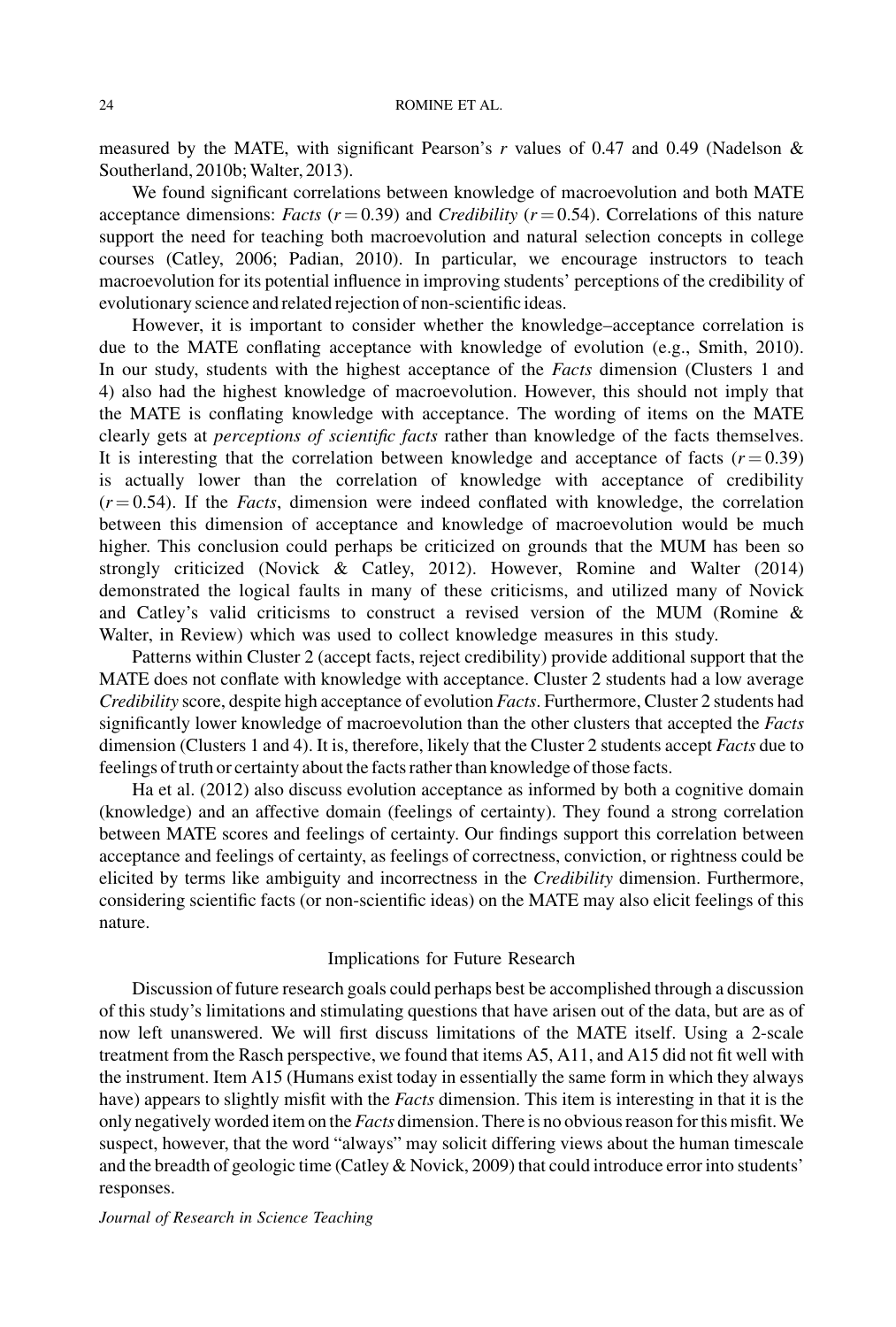Item A5 (Most scientists accept evolution to be a scientifically valid theory) was the item with the lowest factor loading, 0.25 onto Credibility and no cross-loading onto Facts. It also misfit with the Rasch Credibility scale. This indicates that A5 did not fit well into either dimension. It is telling that level of agreement with A5 was similar across all five cluster profiles (Figures 3 and 4) indicating it is perhaps the least useful item on the MATE for drawing distinctions between levels of evolution acceptance. The wording of A5 gets more at feelings about scientists (e.g., Nadelson and Hardy, 2015) than feelings about evolution, and, therefore, can possibly be eliminated in future studies using the MATE.

A11 (The age of the Earth is at least 4 billion years) had a relatively decisive loading of 0.58 onto the Facts dimension. However, as discussed above, A11 displayed high outfit (1.52) with the Rasch model. Further analysis indicates that presence of a small number of anomalous responses at both extremes of the scale is to blame. To what can we attribute this? In light of our prior discussion, there is no reason to implicate conflation with knowledge or religion. Rather, we notice that this is the only question on the MATE that solicits students' acceptance of a large number. Given that misunderstanding of scale is endemic even at the college level (Libarkin, Kurdziel, & Anderson, 2007), we posit that responses on A11 may be getting confounded with understanding of numeracyin some students.

Although Wagler and Wagler (2013) explore the effect of adding dimensions to the MATE's measurement model on model fit, this study is the first to actually use the MATE as a multiplescale instrument. This study is also the first to treat the MATE as a measure of a categorical latent variable. Our use of multiple measures (the Dunn Index and SSE) for cluster validity lends confidence that five distinct and unique cluster profiles exist in our sample of students. Further, we demonstrate the generalizability of these profiles for a large external sample in the Western United States. But to what extent are these results generalizable to other regions or academic contexts? While our data provide reason for optimism about the generalizability of our conclusions, we echo Wagler and Wagler in that generalization beyond our study should be exercised with a healthy amount of skepticism.

In addition to being generalizable, the five profiles derived from clustering have the benefit of making sense and resonating with our experience. Biology educators are certainly familiar with the high-, low-, and neutral-acceptance groups. It also makes sense that asymmetrical acceptance profiles would exist in our students. What is more likely to vary from place to place, and across academic levels, is the proportion of students in each profile. About a quarter of our students fell into the high acceptance profile, and about a fifth fell into one of the low acceptance profiles. We may expect to see this type of profile distribution in other Midwestern college communities, and inspection of Table 3 shows that this distribution is quite similar in our Western United States validation sample. These conclusions can be tested and strengthened in future studies through additional data from the MATE, other evolution acceptance instruments such as the GAENE and EALS, and interviews with students. For now, we leave detailed exploration of how this distribution changes in students in other regions of the United States and beyond, and how students' profiles change with academic level, to future studies.

Per the spirit of research, this study introduces more questions than it answers. We wish to conclude this article by elaborating on some of the more provoking questions that future research can explore and address more fully. First, we found that A5 is among the least useful items on the MATE. It does not fit well with either scale and its responses do not vary significantly between clusters. Can we conclude, then, that "scientists accept evolution" represents a different phenomenon "credibility of evolution" in general? What makes a person agree that scientists accept evolution? Is this rooted in students' understanding of the nature of science in general? Another lingering question is why the group with lowest average acceptance (Cluster 3) tended to acknowledge the explanatory value of evolutionary theory? Additionally, why did groups with the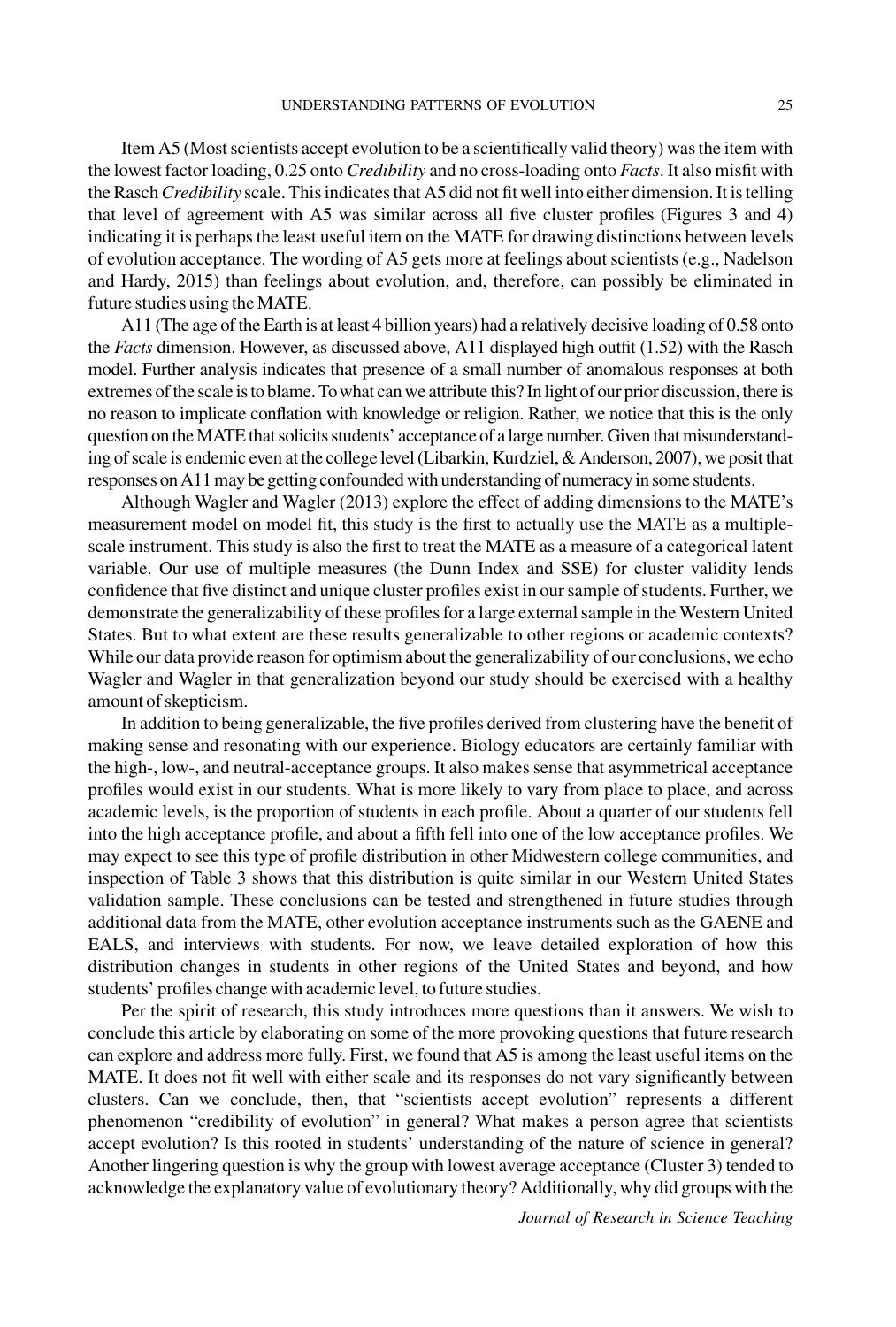lowest average acceptance (Cluster 3), uniform moderate acceptance (Cluster 4), and neutral acceptance (Cluster 5) have moderate and relatively equal knowledge levels of macroevolution? This is an important result that needs explaining, but we leave this and other important questions to further inquiry. We plan to continue investigations of the MATE and the nature of evolution acceptance and encourage others to do comparable studies that continue to advance the field of measurement and theory in evolution education.

### References

Athanasiou, K., & Papadopoulou, P. (2012). Conceptual ecology of the evolution acceptance among Greek education students: Knowledge, religious practices and social influences. International Journal of Science Education, 34, 903–924. doi: 10.1080/09500693.2011.586072

Barone, L. M., Petto, A. J., & Campbell, B. C. (2014). Predictors of evolution acceptance in a museum population. Evolution: Education and Outreach, 7, 23. doi: 10.1186/s12052-014-0023-2

Berkman, M. B., & Plutzer, E. (2011). Defending evolution in the courtroom, but not in the classroom. Science, 331, 404–405.

Bishop, B. A., & Anderson, C. W. (1990). Student conceptions of natural selection and its role in evolution. Journal of Research in Science Teaching, 27, 415–427. doi: 10.1002/tea.3660270503

Boone, W. J., Townsend, J. S., & Staver, J. (2011). Using Rasch theory to guide the practice of survey development and survey data analysis in science education and to inform science reform efforts: An exemplar utilizing STEBI self-efficacy data. Science Education, 95(2), 258–280.

Boone, W. J., & Scantlebury, K. (2006). The role of Rasch analysis when conducting science education research utilizing multiple-choice tests. Science Education, 90(2), 253–269.

Brewer, C., & Smith, D. (2011). Vision and change in undergraduate biology education: A call to action. Washington, DC: AAAS.

Butler,W. (2009). Does the nature of science influence college students' learning of biological evolution (Unpublished doctoral dissertation). Tallahassee, FL: Florida State University.

Bybee, R. W. (1997). Achieving scientific literacy: From purpose to practices. Portsmouth, NH: Heinemann.

Catley, K. M., & Novick, L. R. (2009). Digging deep: Exploring college students' knowledge of macroevolutionary time. Journal of Research in Science Teaching, 46, 311–332.

Catley, K. M. (2006). Darwin's missing link—A novel paradigm for evolution education. Science Education, 90, 767–783.

Coburn, W. W. (1994). Belief, understanding, and the teaching of evolution. Journal of Research in Science Teaching, 31, 583–590.

Coleman, J., Stears, M., & Dempster, E. (2015). Student teachers' understanding and acceptance of evolution and the nature of science. South African Journal of Education, 35(2), 1–9. doi: 10.15700/saje. v35n2a1079

Collins, L. M., & Lanza, S. T. (2010). Latent class and latent transition analysis: With applications in the social, behavioral, and health sciences. Hoboken, NJ: John Wiley & Sons, Inc.

Crivellaro, F., & Sperduti, A. (2014). Accepting and understanding evolution in Italy: A case study from a selected public attending a Darwin Day celebration. Evolution: Education and Outreach, 7, 13.

Dagher, Z. R., & BouJaoude, S. (1997). Scientific views and religious beliefs of college students: The case of biological evolution. Journal of Research in Science Teaching, 34, 429–445.

Demastes, S. S., Settlage, J., & Good, R. G. (1995). Students' conceptions of natural selection and its role in evolution: Cases of replication and comparison. Journal of Research in Science Teaching, 32, 535–550.

Deniz, H., & Sahin, E. A. (2016). Exploring the factors related to acceptance of evolutionary theory among Turkish preservice biology teachers and the relationship between acceptance and teaching preference. Electronic Journal of Science Education, 20(4), 21–43.

Deniz, H., Cetin, F., & Yilmaz, I. (2011). Examining the relationships among acceptance of evolution, religiosity, and teaching preference for evolution in Turkish preservice biology teachers. Reports of the National Center for Science Education, 31(4), 1.1–1.9.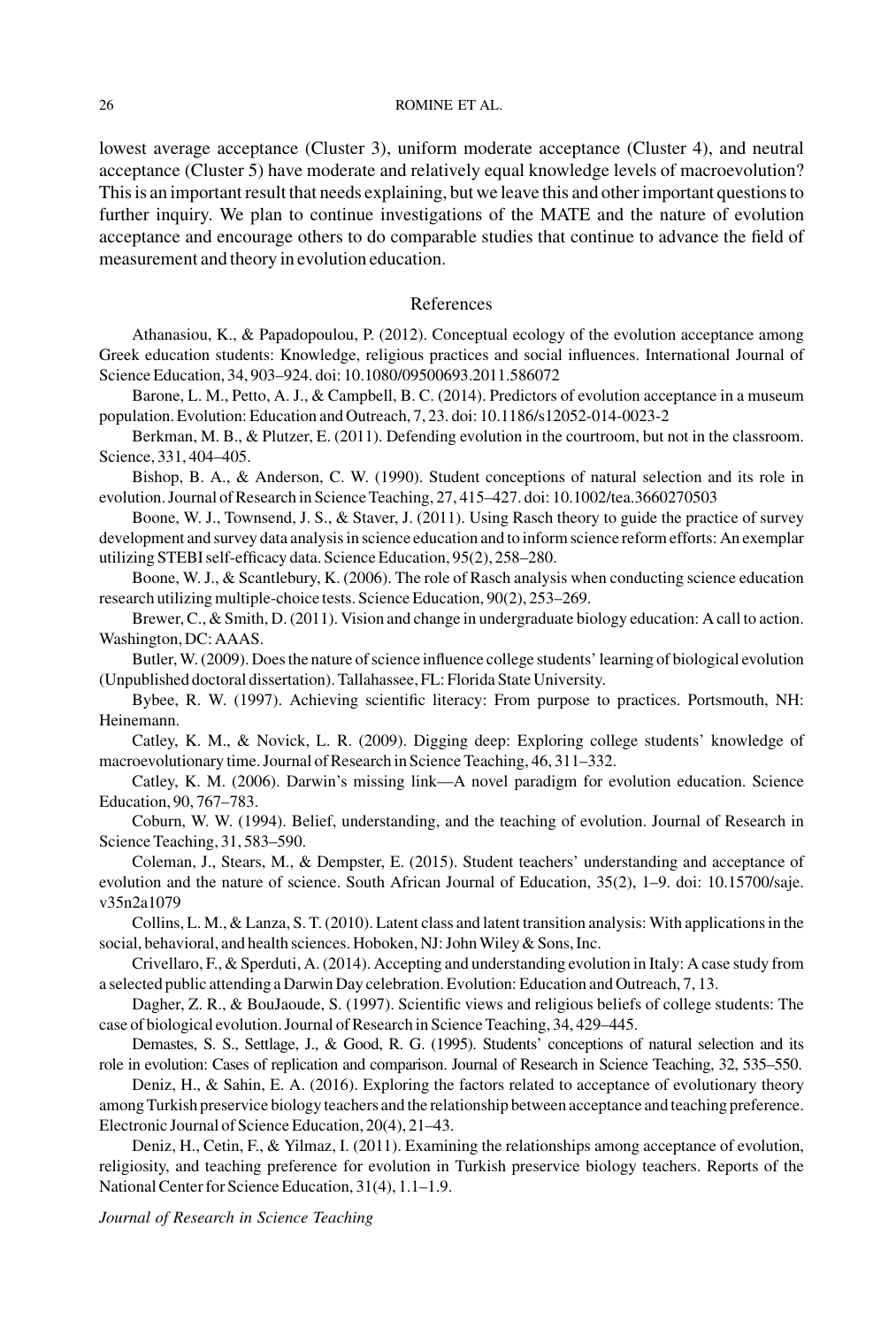Deniz, H., Donnelly, L. A., & Yilmaz, I. (2008). Exploring the factors related to acceptance of evolutionary theory among Turkish preservice biology teachers: Toward a more informative conceptual ecology for biological evolution. Journal of Research in Science Teaching, 45, 420–443.

Diamantidis, N. A., Karlis, D., & Giakoumakis, E. A. (2000). Unsupervised stratification of crossvalidation for accuracy estimation. Artificial Intelligence, 116(1), 1–16.

Donnelly, L. A., Kazempour, M., & Amirshokoohi, A. (2009). High school students' perceptions of evolution instruction: Acceptance and evolution learning experiences. Research in Science Education, 39, 643–660.

Dunn, J. C. (1973). A fuzzy relative of the ISODATA process and its use in detecting compact wellseparated clusters. Journal of Cybernetics, 3, 32–57.

Evans, E. M. (2008). Conceptual change and evolutionary biology: A developmental analysis. In S. Vosniadou (Ed.), International handbook of research on conceptual change (pp. 263–295). New York, NY: Routledge.

Flanagan, J. C., & Roseman, J. E. (2011). Assessing middle and high school students' understanding of evolution with standards-based items. Paper presented at the Annual Conference of the National Association for Research in Science Teaching, Orlando, FL.

Fleiss, J. L. (1971). Measuring nominal scale agreement among many raters. Psychological Bulletin, 76(5), 378–382.

Gasson, S. (2004). Rigor in grounded theory research: An interpretive perspective on generating theory from qualitative field studies. In A. Woszczynski (Ed.), The handbook of information systems research (pp. 79–102). Hershey, PA: Idea Group.

Glaser, B. G. (1978). Theoretical sensitivity: Advances in the methodology of grounded theory. Mill Valley, CA: Sociology Press.

Glaser, B. G. (1992). Basics of grounded theory analysis: Emergence vs. forcing. Mill Valley, CA: Sociology Press.

Glaser, B. G., & Strauss, A. L. (1967). The discovery of grounded theory: Strategies for qualitative research. New York, NY: Aldine De Gruyter.

Glaser, B. G., & Strauss, A. L. (2009). The discovery of grounded theory: Strategies for qualitative research. New York, NY: Aldine Transaction Publishers.

Glaze, A. L., Goldston, M. J., & Dantzler, J. (2014). Evolution in the southeastern USA: Factors influencing acceptance and rejection in pre-service science teachers. International Journal of Science and Mathematics Education, 13, 1189–1209. doi: 10.1007/s10763-014-9541-1

Großschedl, J., Konnemann, C., & Basel, N. (2014). Pre-service biology teachers' acceptance of evolutionary theory and their preference for its teaching. Evolution: Education and Outreach, 7, 1–16.

Ha, M., Haury, D. L., & Nehm, R. H. (2012). Feeling of certainty: Uncovering a missing link between knowledge and acceptance of evolution. Journal of Research in Science Teaching, 49, 95–121.

Ha, M., Baldwin, B. C., & Nehm, R. H. (2015). The long-term impacts of short-term professional development: Science teachers and evolution. Evolution: Education and Outreach, 8, 11. doi: 10.1186/ s12052-015-0040-9

Hawley, P. H., Short, S. D., McCune, L. A., Osman, M. R., & Little, T. D. (2011). What's the matter with Kansas? The development and confirmation of the Evolutionary Attitudes and Literacy Survey (EALS). Evolution: Education and Outreach, 4, 117–132. doi: 10.1007/s12052-010-0294-1

Hogan, K. (2000). Exploring a process view of students' knowledge about the nature of science. Science Education, 84, 51–70.

Hokayem, H., & BouJaoude, S. (2008). College students' perceptions of the theory of evolution. Journal of Research in Science Teaching, 45, 395–419. doi: 10.1002/tea.20233

Ingram, E. L., & Nelson, C. E. (2006). Relationship between achievement and students' acceptance of evolution or creation in an upper-level evolution course. Journal of Research in Science Teaching, 43, 7–24.

Johnson, R. L., & Peeples, E. E. (1987). The role of scientific understanding in college: Student acceptance of evolution. The American Biology Teacher, 49, 93-96+98.

Korte, S. E. (2003). The acceptance and understanding of evolutionary theory among Ohio secondary life science teachers (Unpublished masters thesis). Athens, OH: Ohio University.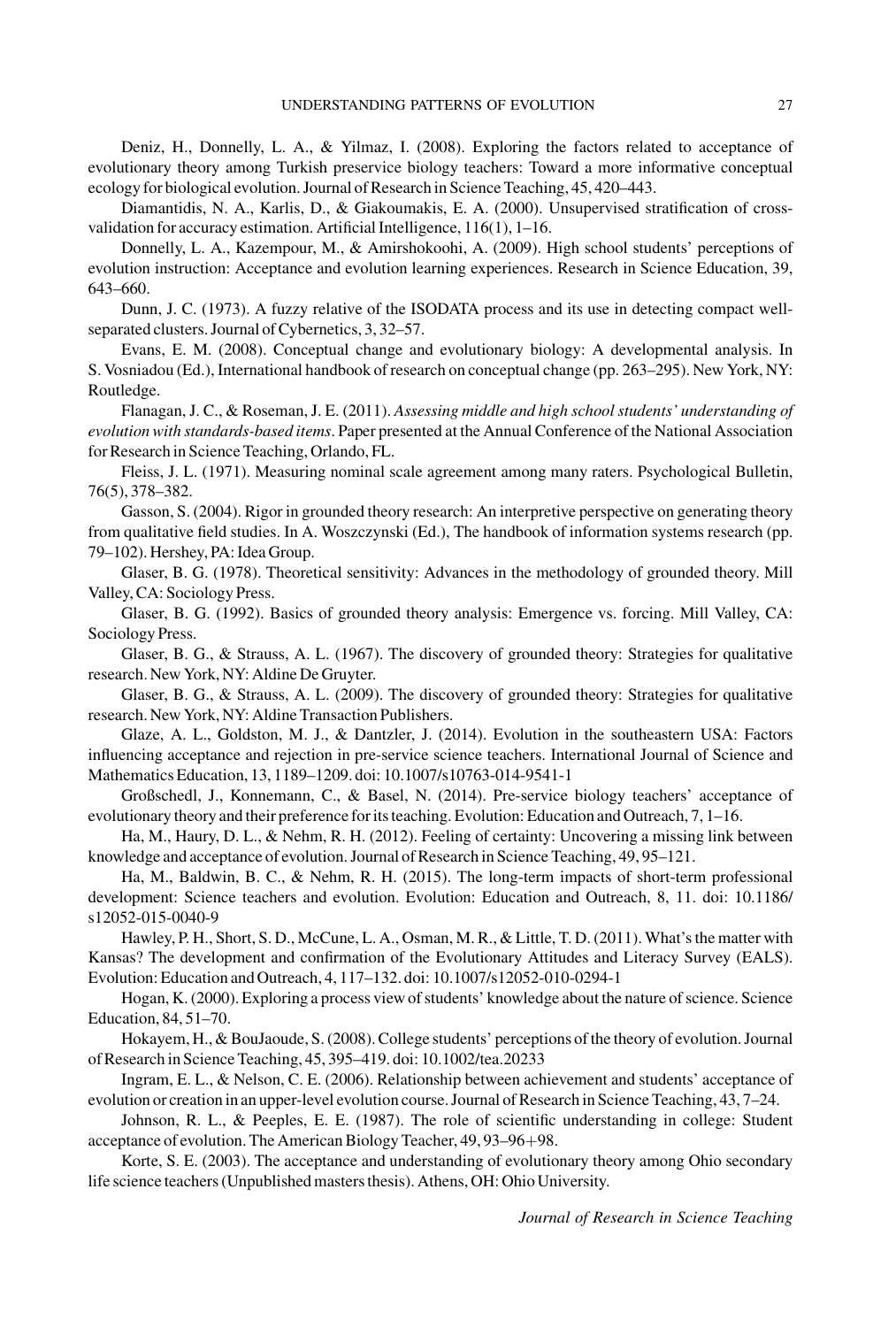Landis, J. R., & Koch, G. G. (1977). The measurement of observer agreement for categorical data. Biometrics, 33, 159–174.

Lawson, A. E. (1983). Predicting science achievement: The role of developmental level, disembedding ability, mental capacity, prior knowledge and beliefs. Journal of Research in Science Teaching, 20, 117–129.

Lawson, A. E., & Worsnop, W. A. (1992). Learning about evolution and rejecting a belief in special creation: Effects of reflective reasoning skill, prior knowledge, prior belief and religious commitment. Journal of Research in Science Teaching, 29, 143–166.

Libarkin, J. C., Kurdziel, J. P., & Anderson, S. W. (2007). College student conceptions of geological time and the disconnect between ordering and scale. Journal of Geoscience Education, 55, 413–422.

Linacre, J. M. (2005). A user's guide to WINSTEPS MINISTEP Rasch-model computer programs. Chicago, IL:Winsteps.

Losh, S. C., & Nzekwe, B. (2011). Creatures in the classroom: Preservice teacher beliefs about fantastic beasts, magic, extraterrestrials, evolution and creationism. Science & Education, 20, 473–489.

Lovely, E. C., & Kondrick, L. C. (2008). Teaching evolution: Challenging religious preconceptions. Integrative and Comparative Biology, 48, 164–174.

Manwaring, K. F., Jensen, J. L., Gill, R. A., & Bybee, S. M. (2015). Influencing highly religious undergraduate perceptions of evolution: Mormons as a case study. Evolution: Education and Outreach, 8, 23. doi: 10.1186/s12052-015-0051-6

Masters, G. N. (1982). A Rasch model for partial credit scoring. Psychometrika, 47, 149–174.

Masters, G. N. (1988). Item discrimination: When more is worse. Journal of Educational Measurement, 25(1), 15–29.

Mayr, E. (1982). The growth of biological thought. Cambridge, MA: Harvard University Press.

McHugh, M. L. (2012). Interrater reliability: The kappa statistic. Biochemia Medica, 22(3), 276–282.

McKeachie, W. J., Lin, Y. G., & Strayer, J. (2002). Creationist vs. evolutionary beliefs: Effects on learning biology. The American Biology Teacher, 64, 189–192.

Miller, J. D., Scott, E. C., & Okamoto, D. (2006). Public acceptance of evolution. Science, 313, 765–766. doi: 10.2307/3846903

Moore, R., & Cotner, S. (2009). Educational malpractice: The impact of including creationism in high school biology courses. Evolution: Education and Outreach, 2, 95–100.

Nadelson, L. S., & Hardy, K. K. (2015). Trust in science and scientists and the acceptance of evolution. Evolution: Education and Outreach, 8, 9. doi: 10.1186/s12052-015-0037-4

Nadelson, L. S., & Sinatra, G. M. (2009). Educational professionals' knowledge and acceptance of evolution. Evolutionary Psychology, 7, 490–516.

Nadelson, L. S., & Southerland, S. A. (2010a). Development and evaluation for a measuring understanding of macroevolutionary concepts: Introducing the MUM. Journal of Experimental Education, 78, 151–190. doi: 10.1080/00220970903292983

Nadelson, L. S., & Southerland, S. A. (2010b). Examining the interaction of acceptance and understanding: How does the relationship change with a focus on macroevolution. Evolution: Education and Outreach, 4, 82–88.

Nadelson, L. S., & Southerland, S. (2012). A more fine-grained measure of students' acceptance of evolution: Development of the inventory of student evolution acceptance—I-SEA. International Journal of Science Education, 34, 1637–1666.

Nadelson, L. S., Jorcyk, C., Yang, D., Jarratt Smith, M, Matson, S., Cornell, K., & Husting, V. (2014). I just don't trust them: The development and validation of an assessment instrument to measure trust in science and scientists. School Science and Mathematics, 114(2), 76-86.

National Association of Biology Teachers. (2002). Statement on teaching evolution. Retrieved August 8, 2015 from<http://www.nabt.org>

Newport, F. (2004, November 19). Third of Americans say evidence has supported Darwin's evolution theory. Gallup News Service. Retrieved from [www.galluppoll.com.](http://www.galluppoll.com)

Nehm, R. H., & Reilly, L. (2007). Biology majors' knowledge and misconceptions of natural selection. Bioscience, 57, 263–272.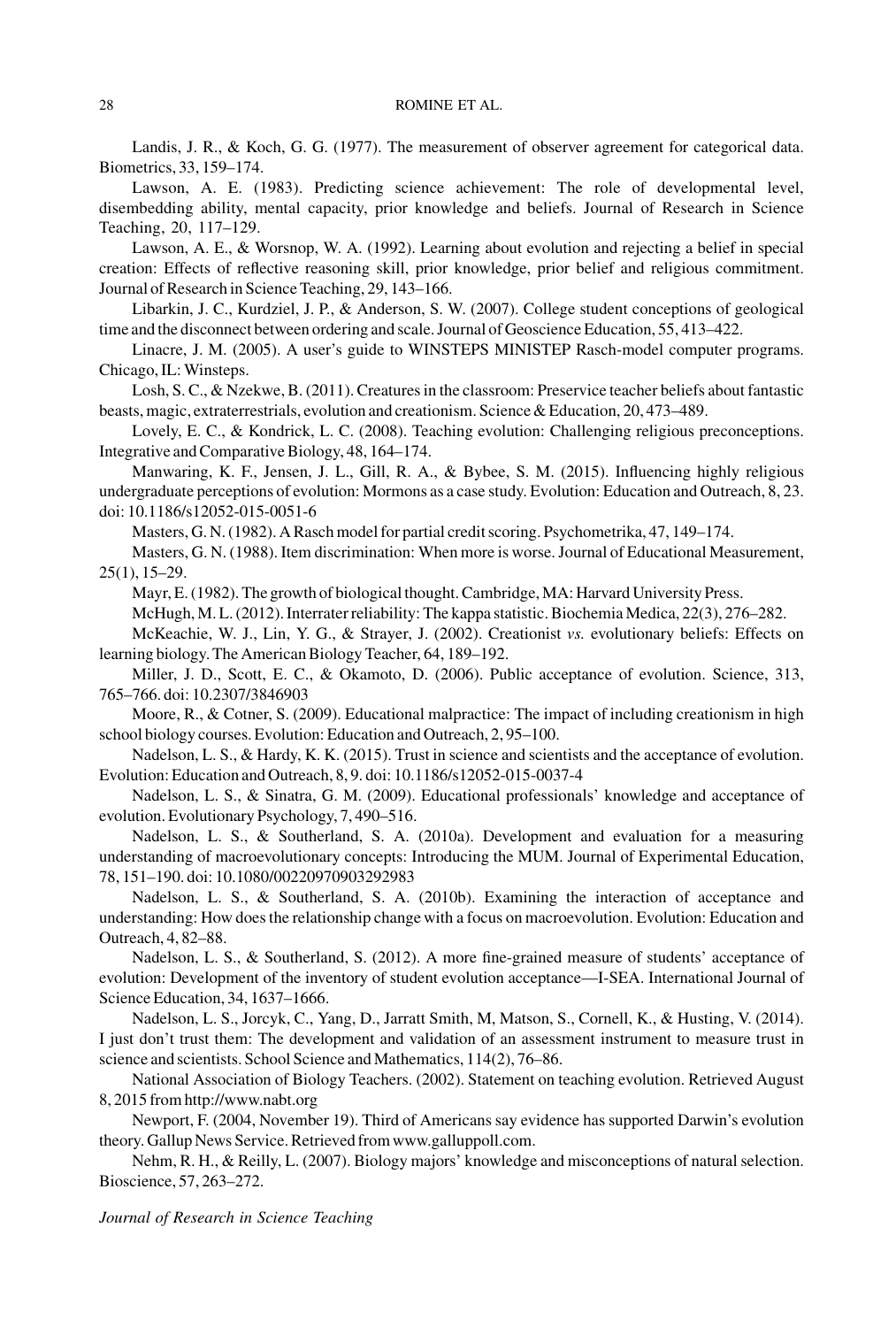Nehm, R. H., & Schonfeld, I. S. (2007). Does increasing biology teacher knowledge of evolution and the nature of science lead to greater preference for the teaching of evolution in schools? Journal of Science Teacher Education, 18, 699–723.

NGSS Lead States. (2013). Next generation science standards: For states, by states. Washington, D.C.: National Research Council.

Novick, L. R., & Catley, K. M. (2012). Assessing students' understanding of macroevolution: Concerns regarding the validity of the MUM. International Journal of Science Education, 34, 2679–2703. doi: 10.1080/ 09500693.2012.727496

Nunnally, J. C. (1978). Psychometric theory (2nd edition). New York, NY: McGraw-Hill.

Padian, K. (2010). How to win the evolution war: Teach macroevolution! Evolution: Education and Outreach, 3, 206–214. doi: 10.1007/s12052-010-0213-5

Perry, W. G. (1970). Forms of intellectual and ethical development in the college years. New York: Holt, Rinehart andWinston.

Pew Research Center. (2015). Public and scientists' views on science and society. Retrieved from: [http://](http://www.pewinternet.org/2015/01/29/public-and-scientists-views-on-science-and-society/) [www.pewinternet.org/2015/01/29/public-and-scientists-views-on-science-and-society/](http://www.pewinternet.org/2015/01/29/public-and-scientists-views-on-science-and-society/)

Popham, W. J., & Popham, J. W. (2005). Classroom assessment: What teachers need to know. Washington, DC: Pearson/Allyn and Bacon.

Raîche, G. (2005). Critical eigenvalue sizes in standardized residual principal components analysis. Rasch Measurement Transactions, 19, 1012.

Rice, J. W., Olson, J. K., & Colbert, J. T. (2011). University evolution education: The effect of evolution instruction on biology majors' content knowledge, attitude toward evolution, andtheistic position. Evolution: Education and Outreach, 8, 8. doi: 10.1186/s12052-015-0036-5

Rissler, L. J., Duncan, S. I., & Caruso, N. M. (2014). The relative importance of religion and education on university students' views of evolution in the Deep South and state science standards across the United States. Evolution: Education and Outreach, 7, 1–17. doi: 10.1186/s12052-014-0024-1

Robbins, J. R., & Roy, P. (2007). The natural selection: Identifying & correcting non-science student preconceptions through an inquiry-based, critical approach to evolution. The American Biology Teacher, 69, 460–466.

Romine, W. L., & Walter, E. M. (2014). Assessing the efficacy of the measure of understanding of macroevolution as a valid tool for undergraduate non-science majors. International Journal of Science Education, 36, 2872–2891. doi: 10.1080/09500693.2014.938376

Rutledge, M. L., & Sadler, K. C. (2007). Reliability of the measure of acceptance of the theory of evolution (MATE) instrument with university students. The American Biology Teacher, 69, 332–335.

Rutledge, M. L., & Warden, M. A. (1999). The development and validation of the Measure of Acceptance of the Theory of Evolution instrument. School Science and Mathematics, 99(1), 13–18.

Rutledge, M. L., & Mitchell, M. A. (2002). High school biology teachers' knowledge structure, acceptance and teaching of evolution. The American Biology Teacher, 64, 21–28.

Scharmann, J. C. (1990). Enhancing an understanding of the premises of evolutionary theory: The influence of a diversified instructional strategy. School Science and Mathematics, 90, 91-100.

Schmitt, N. (1996). Uses and abuses of coefficient alpha. Psychological Assessment, 8, 350.

Sinatra, G. M., Southerland, S. A., McConaughy, F., & Demastes, J. W. (2003). Intentions and beliefs in students' understanding and acceptance of biological evolution. Journal of Research in Science Teaching, 40, 510–510. doi: 10.1002/tea.10087

Smith, M. U. (2010). Current status of research in teaching and learning evolution: I. Philosophical/ epistemological issues. Science & Education, 19(6–8), 523–538.

Smith, M. U., Snyder, S. W., & Devereaux, R. (2016). The GAENE—Generalized acceptance of evolution evaluation: Development of a new measure of evolution acceptance. Journal of Research in Science Teaching, 9, 1289–1315. doi: 10.1002/tea.21328

Strauss, A. L. (1987). Qualitative analysis for social scientists. New York, NY: Cambridge University Press.